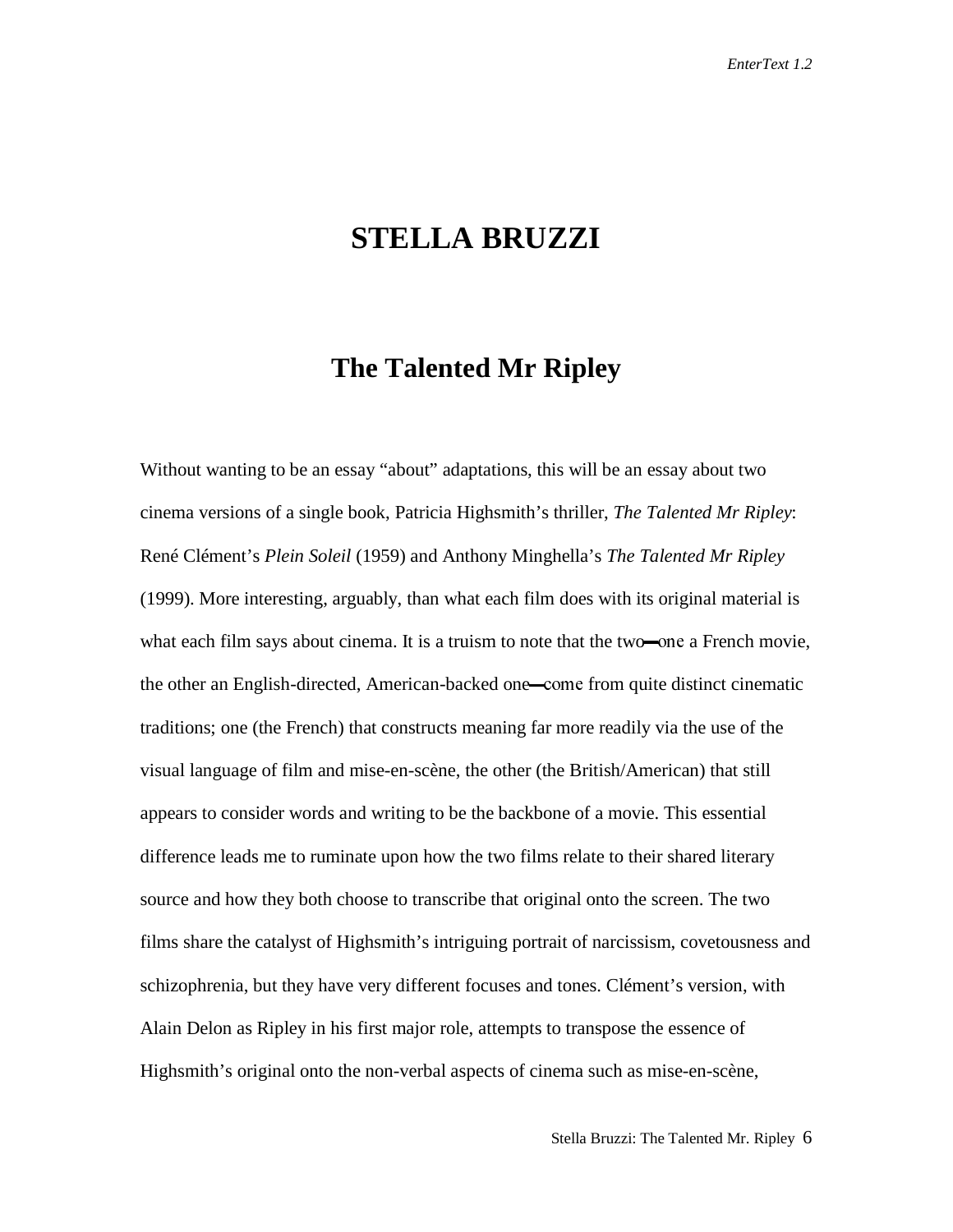including the use of heady, lush colour, a complicated camera style, Nino Rota's jarring, jazzy score and a fascination with Delon's insolent and insouciant beauty. There is also the unexplained oddity of *Plein Soleil* being inexplicably about two Americans (one Dickie—who is now called Philippe) who just happen to converse in perfect French whilst living in Italy and whose friend, Freddie Miles, speaks French with an American accent. Minghella's version, as demonstrated by its use of the book's original title, remains more heavily reliant upon verbal communication. Although *The Talented Mr Ripley* does add several significant plot details, it nevertheless conforms to a more predictable type of cinematic adaptation that seeks to "explain" its literary source book via additions such as the creation of the character of Meredith Logue and the expansion of the character of Peter Smith-Kingsley.

*The Talented Mr Ripley* is the first in a five-book sequence of novels to feature Tom Ripley, an attractive pathological liar and criminal whose major talent is for impersonation and forgery and who aspires to acquire a wealthy lifestyle way beyond his slender means. As with many of Highsmith's other detective novels, the Ripley books are the antithesis of the traditional detective fiction stereotype. Rather than being on the side of the characters trying to solve the crimes and misdemeanours of others, we find ourselves on the side of the pathological, audacious anti-hero-cum-criminal trying to escape detection. In this first novel, Tom (who was vaguely acquainted with Dickie) is asked by rich New York shipbuilder, Herbert Greenleaf, to go to Italy to find his son Dickie and to try and persuade him to return to America. Tom arrives in Mongibello (a fictional town on the Neapolitan Riviera), finds Dickie and his girlfriend Marge and befriends them. As Dickie starts to tire of Tom and Tom realises he is going to have to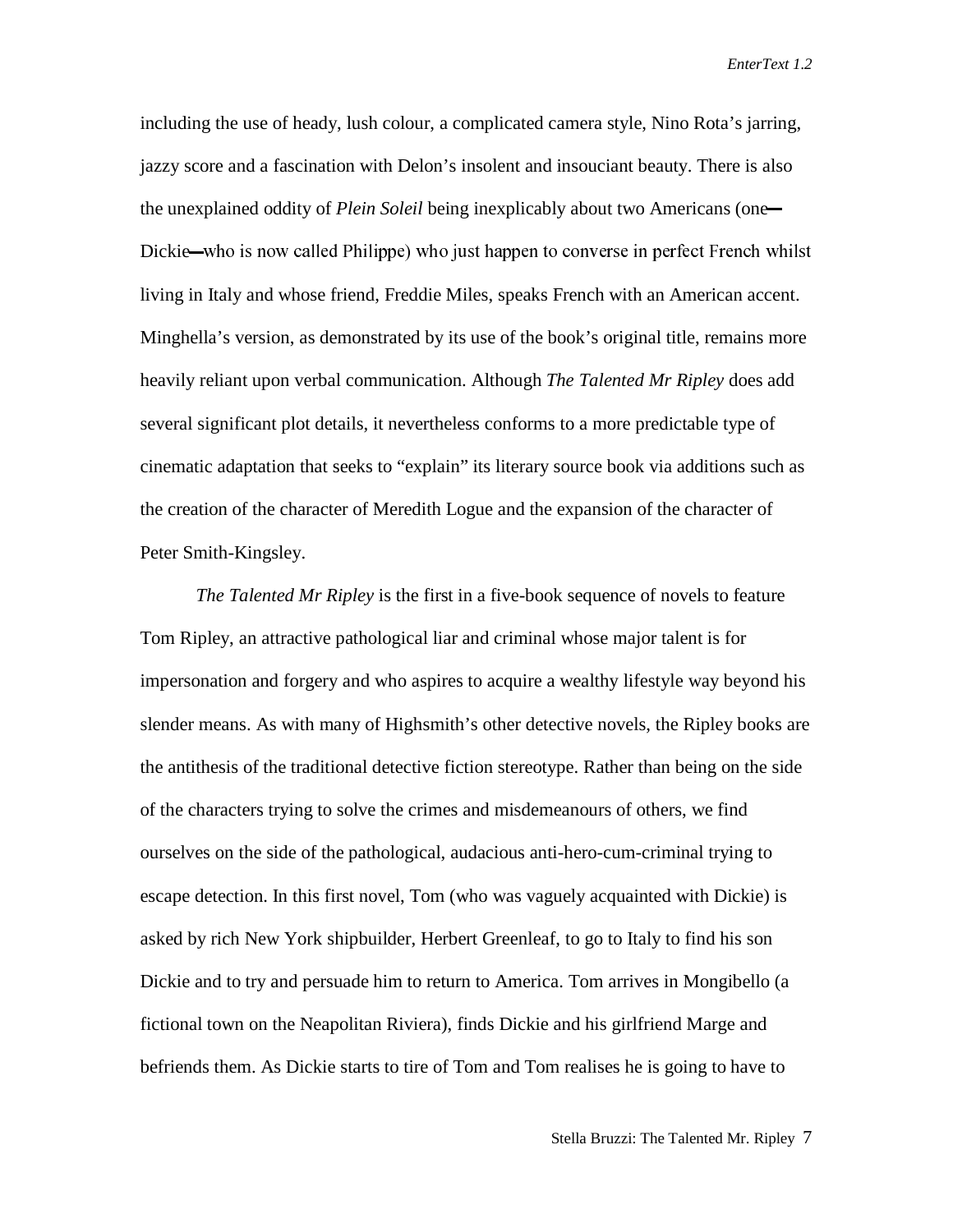return to America having failed in his mission, he kills Dickie and then embarks upon an elaborate impersonation of him. Along the way Tom has to kill one of Dickie's American friends, Freddie Miles, after he has discovered his scam but this works in his favour as the police, Marge and Mr Greenleaf gradually come to believe that Dickie killed Freddie and subsequently took his own life. At the end of the novel Tom is never found out, and in addition is bequeathed Dickie's trust fund by a grateful Herbert Greenleaf. This money, as we are told at the beginning of *Ripley Underground,* the next book in the cycle, is in large part what Tom lives on until he marries a rich French woman, Eloise, and embarks upon the rich, indolent lifestyle he had so hankered after in *The Talented Mr Ripley.*

The somewhat fluid relationship both adaptations have with their source material (additionally, Minghella's version sporadically alludes to Clément's film) brings to mind a remark made, in quite another context, by the American documentary filmmaker Albert Maysles on the question of truth and authenticity. Maysles (who with his brother David made such films as *Salesman, Gimme Shelter* and *Grey Gardens*) argues about his films:

We can see two types of truth here. One is the raw material, which is the footage, the kind of truth that you get in literature in diary form – it's immediate, no one has tampered with it. Then there's the other kind of truth that comes in extracting and juxtaposing the raw material into a more meaningful and coherent storytelling form, which finally can be said to be more than just raw data. $<sup>1</sup>$ </sup>

A completed film, even a non-fictional one, is for Albert Maysles a different entity to the documentary data on which it is based. If one pursues this analogy, the questions Maysles raises about authenticity and representation resonate interestingly for the adaptations of *The Talented Mr Ripley*. Maysles here raises doubts about the validity of sustaining a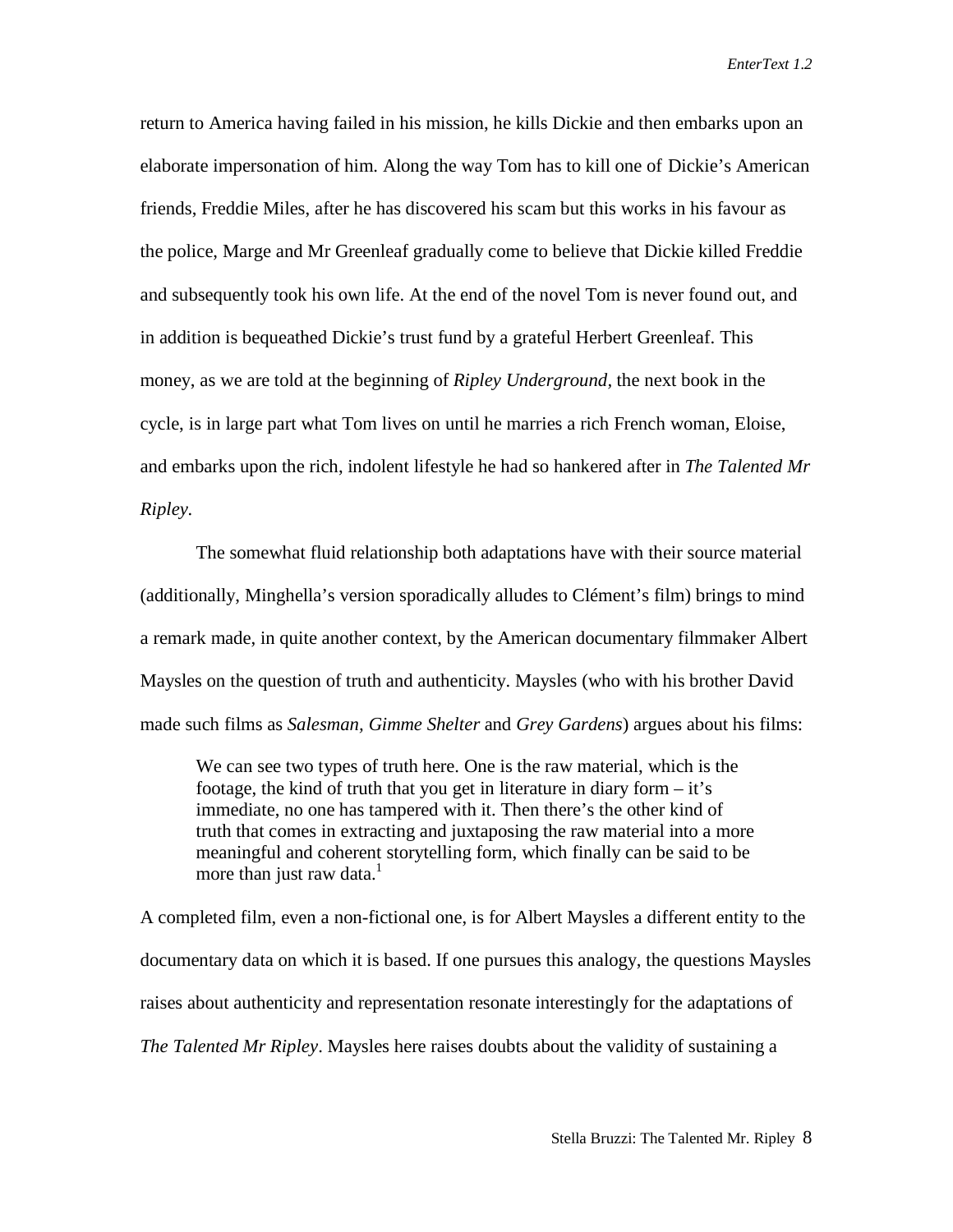distinction at all between the "authenticity" of any "original" material and the implied "inauthenticity" of any adaptation of it. If we transpose Maysles' observation to the question of adaptation facing us here, then the suggestion is that it is futile to judge the Highsmith novel as the "authentic" source the two adaptations deviate from. This is a compelling issue, particularly in relation to the narrative of Tom Ripley, a character conceived (in all three versions) as pathologically preoccupied with forgery and fakery, hiding his "true" character and assuming the identity of someone else. Developing Maysles' comment, this article will discuss the issues of the "real" and of stability of narrative, meaning and identity in relation to the two Ripley films, focusing on three areas: the characterisation of Ripley, sex and mise-en-scène. At the heart of this examination is the realisation that, being texturally such different kinds of films, *Plein Soleil* and *The Talented Mr Ripley* will tackle the abstract notion of the "real" in dissimilar ways. Whereas the French film is elliptical in its plotting and characterisation and relishes the instabilities offered by its complex musical score, inconsistent camera work or its unexplained motifs, Minghella's version of the story is more intent upon imposing logic and stability, whether this be to do with character, narrative or style.

#### **Ripley**

The two adaptations tackle the portrayal of Ripley's confused identity very differently. *Plein Soleil* evokes the radical identity politics of the novel, namely that there is no such thing as the "real" Tom Ripley, for the "real" Tom Ripley is to be found in the series of masquerades he performs. Tom's main performance is as Dickie Greenleaf after he has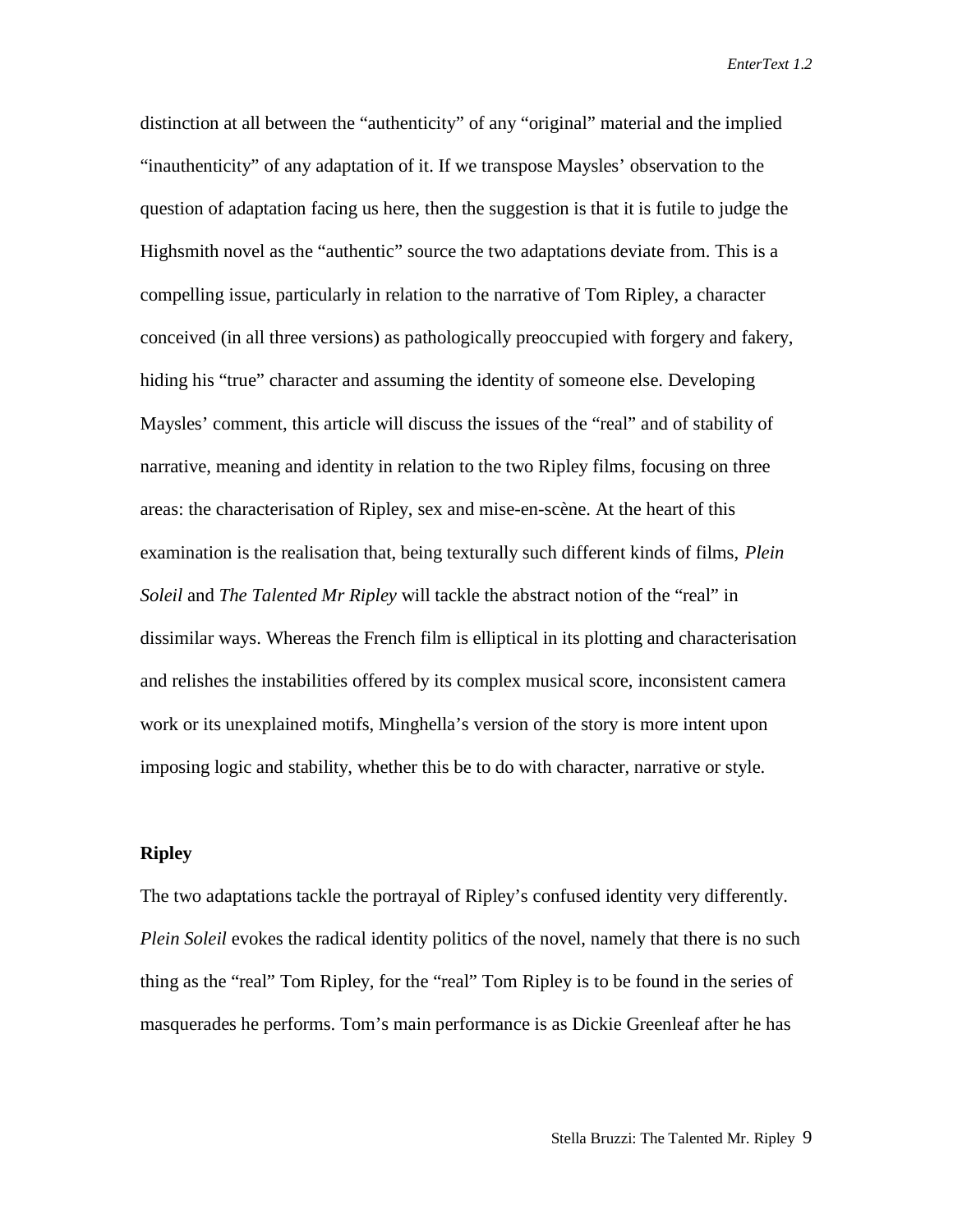killed him, and this is how Patricia Highsmith describes his assumption of the Dickie persona:

He [Tom] had done so little artificially to change his appearance, but his very expression, Tom thought, was like Dickie's now. He wore a smile that was dangerously welcoming to a stranger, a smile fit to greet an old friend or lover. It was Dickie's best and most typical smile when he was in a good humour. $2$ 

Throughout the book Tom sees himself as others see him, he watches himself as traditionally John Berger and others have argued women are taught to do. Not only this, though: Tom Ripley also slips into being Dickie through adopting the gestures and mannerisms that he, Tom, in turn, has projected onto Dickie. These are not the gestures and mannerisms that we as readers recognise as being innately Dickie's; in fact, we know very little about Dickie except what Tom tells us and Tom is a notoriously unreliable narrator. What Tom thereby constructs is a fantasy that is an amalgam of Dickie and himself. Like the jigsaw of a famous painting, Tom's impersonation is not just imperfect and reliant for its effectiveness upon the imaginations of those who observe it, but it is always fragmented, never complete or whole. The novel's Ripley is a fraudster to whom imitation and deceit come so naturally that he is "empty" of meaning and his own identity is entirely subsumed into the pathological layers of imitation.

As if striving to capture some of his dissolvability, *Plein Soleil* starts in midaction, with Tom already with Dickie (now Philippe) in Italy. This abrupt and highpitched beginning has a destabilising effect as there is no establishing shot or scene. The film omits the chapters in New York that function precisely to establish Tom's rationale and motive for going in search of Dickie; instead, it throws us, its audience, in at the deep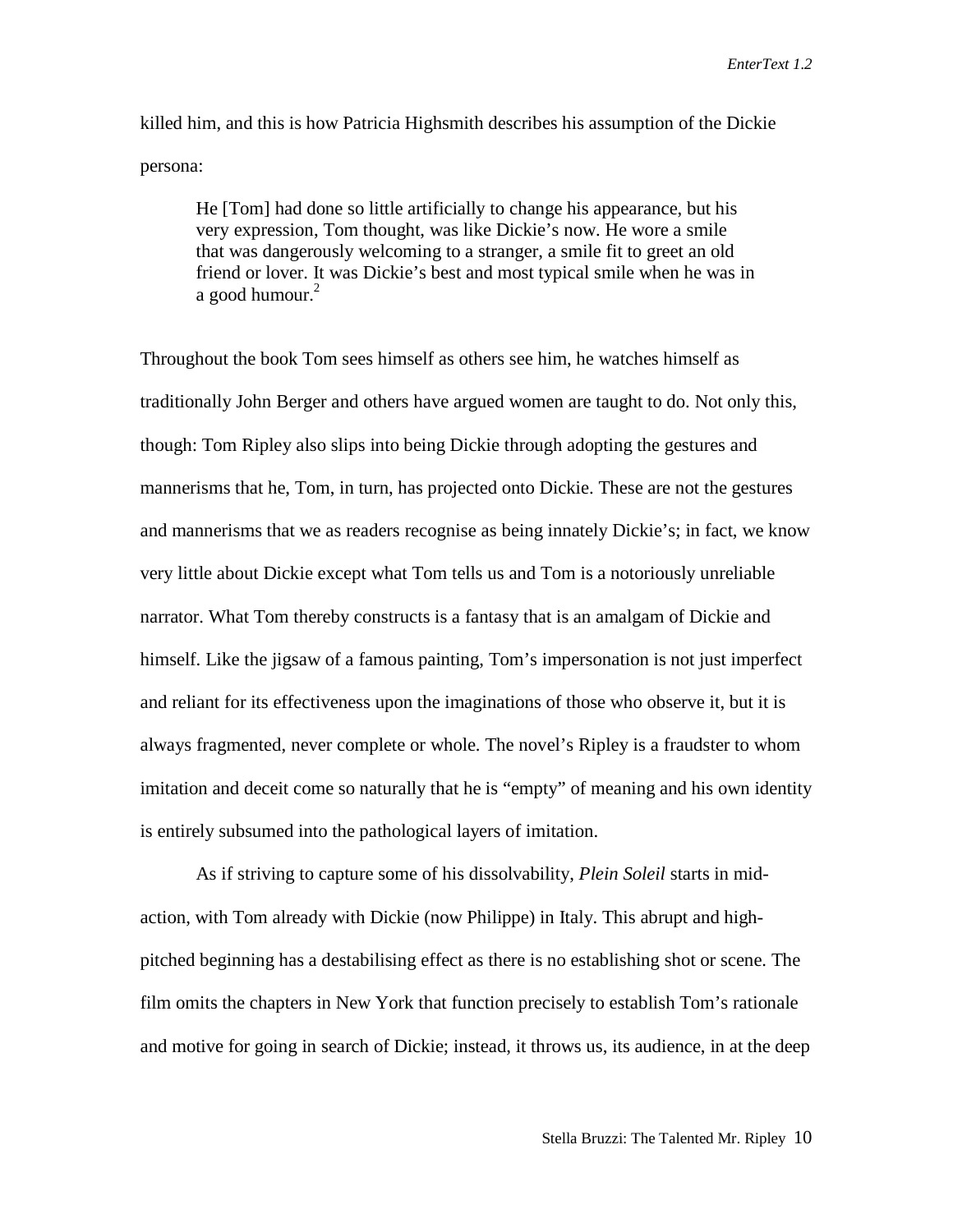end, unable for a while to understand what these two rather Euro-trashy young men mean to each other. This contravention of David Bordwell's maxim that a film doesn't just start, it begins, is the first in a chain of such unexplained events or scenes in *Plein Soleil*. There is, for example, the rather odd introduction of Dickie's girlfriend Marge through a close-up of her playing a mournful tune on the guitar gazing rather vacantly into the middle distance. Clément's Marge is not immediately positioned within the narrative as she later is in Minghella's version (lying next to Dickie on the beach); she, if only temporarily, exists beyond it.

The air of rootlessness that pervades *Plein Soleil* is exemplified particularly by two further sequences: Tom's extraordinary, obscure and unmotivated stroll around a Neapolitan fish market and his final, unlikely seduction of Marge. The fish market sequence takes place after Tom has killed Philippe (Dickie) in San Remo and has started to forge his friend's signature and pass for him when in Rome. Tom has temporarily returned to Mongibello to give Marge a letter he has written to her as Philippe. He and Marge have gone to Naples for the day and Tom leaves Marge alone to write a reply to, as she thinks, Philippe. Tom's amble around the fish market stands out because of its style and its startling lack of narrative relevance. The sequence is, for instance, shot with a documentary-esque hand-held camera that appears to be following and reacting to Delon as if the scene is improvised. Delon, in turn, is behaving out of character—no longer the meticulous and precise fraudster, more the movie star caught on his day off, chatting to the fishmongers, sampling their wares and looking about him as if expecting to see another, less obtrusive camera on him. If this sequence has any relevance at all it is in cementing our desire for and our desire to identify with the film's star through the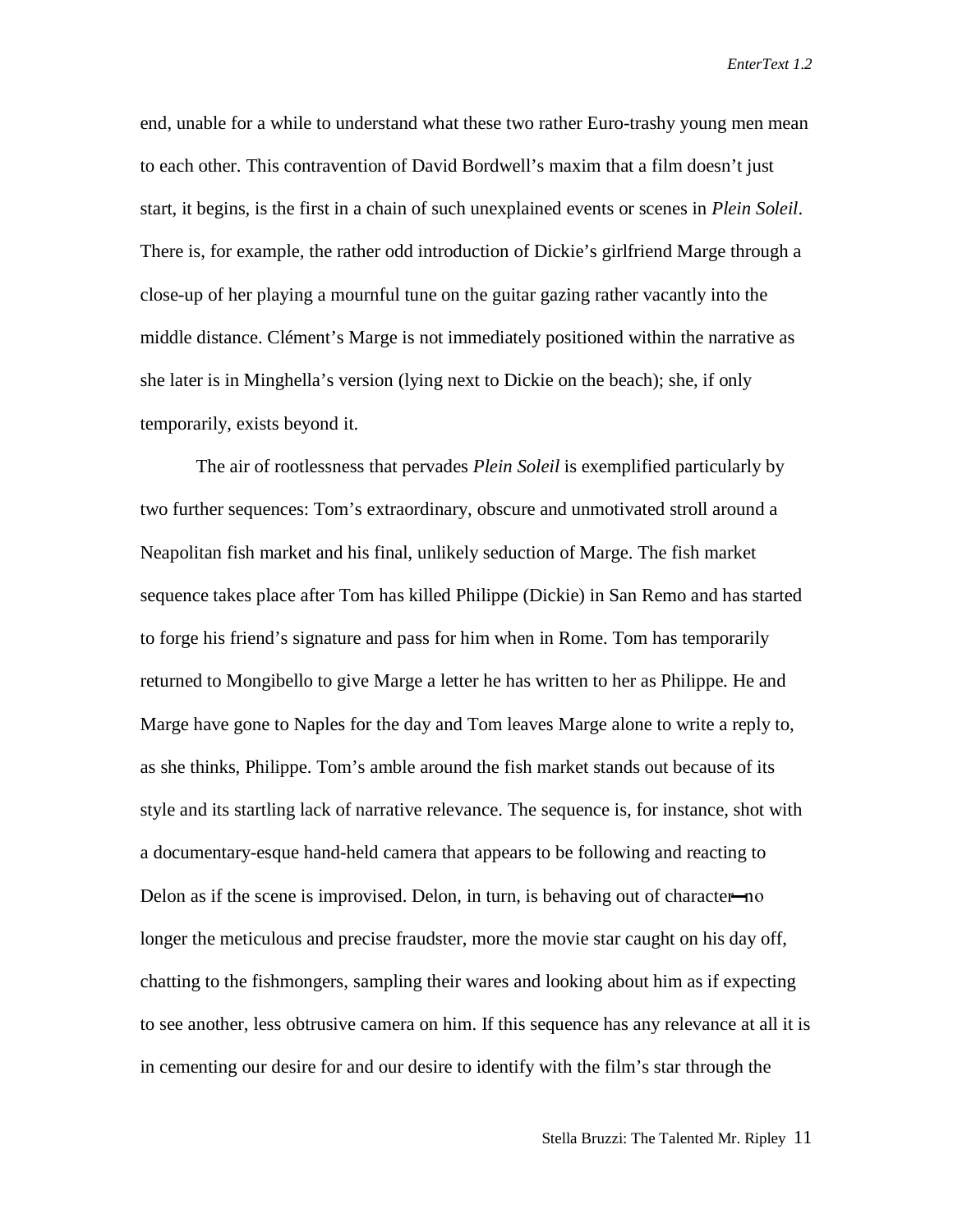prolonged and numerous raw-edged and slightly breathless close-ups of him as he walks by with his jacket held nonchalantly over one shoulder. The impetus of the scene seems to be to capture Delon's easy, youthful, narcissistic beauty, his gracious though detached smile. Why, then, set such an iconic, abstracted scene in a fish market, intercutting Delon's tanned features with close-ups of several weird and different varieties of fish—the flat, white, small-faced ones stick in the mind—that serve to confuse the otherwise reverential tone. The perversity of this juxtaposition serves as just one indication that meaning and richness in *Plein Soleil* are imbedded not in plot and narrative so much as in mise-en-scène and tonal stylisation.

The establishment of a sexual relationship between Tom and Marge right at the end of the film is curious in a different way, most obviously by being entirely inexplicable through character. Tom is clearly not attracted to Marge except as Philippe's appendage. As Tom is now enjoying impersonating Philippe, the acquisition and conquest of the woman he might have married is a valued trophy. From Marge's perspective, however, the relationship is, again, perverse: she appears to abhor Tom to the extent that, when he stoops to kiss her at the dinner table in Mongibello, his lunge represents little less than a prelude to rape. To then see Marge pacified to the extent that she asks Tom to stay and then willingly plays the guitar for him (her wispy strumming has previously ushered in sex with Philippe and so is a resonant action) is bizarre—trumped only by the next scene in which the happy couple emerge hand in hand, swishing contently towards the beach. The final ironic twists come as Marge almost misses her appointment with Herbert Greenleaf because she is so blissfully wiling away the time with Philippe's murderer and Tom's over-confident contentment is just about to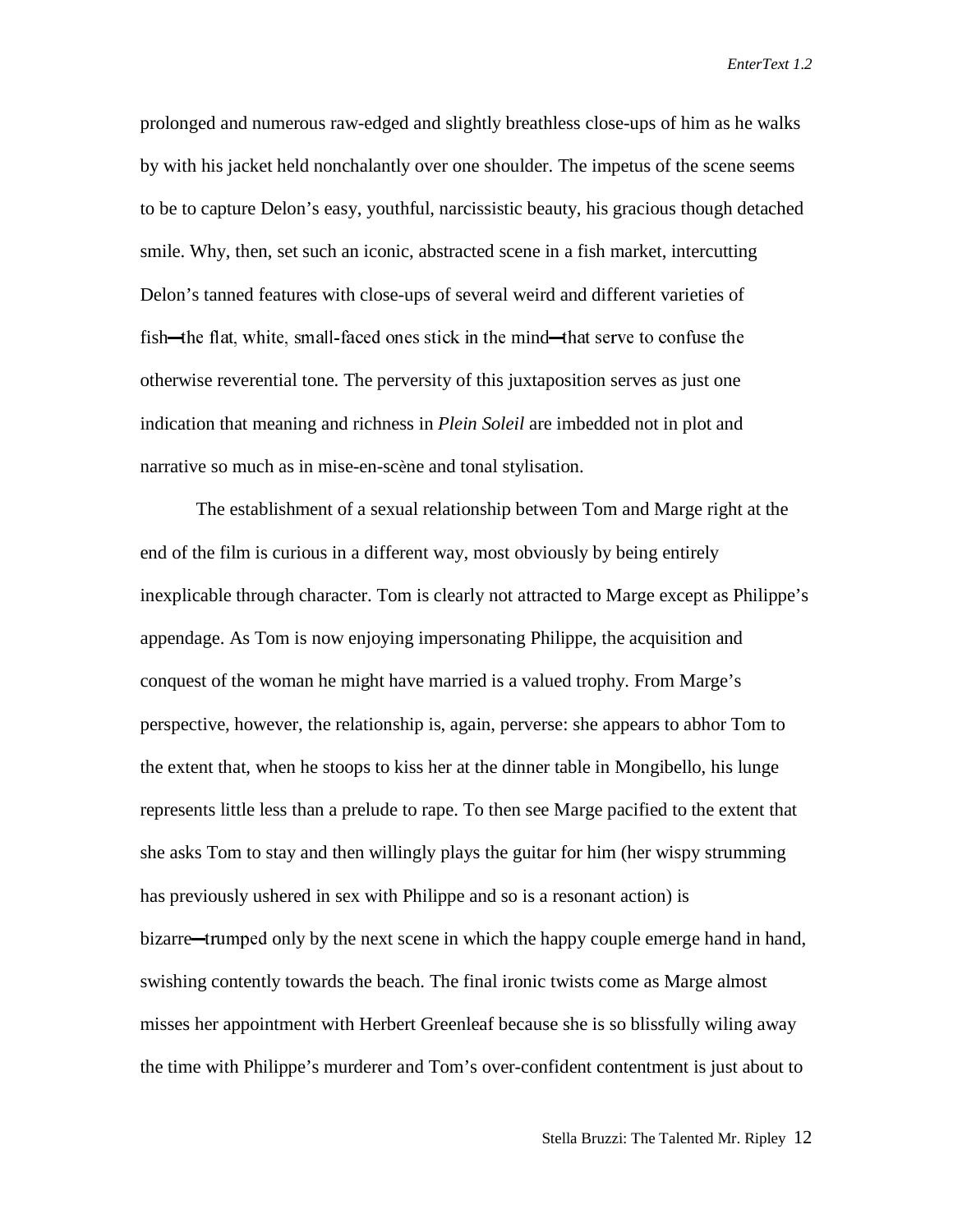be broken as Philippe's corpse emerges from the sea tangled up in the anchor rope of the Greenleaf yacht. This ending (quite different from the getting-away-with-it calm that marks the end of the book) leaves the audience as bereft of logic and stability as they had been at the outset. Furthermore, Tom himself is as enigmatic, slippery a character as when he started; perhaps this is the inference to be gleaned from the fish market sequence.

In Anthony Minghella's *The Talented Mr Ripley* the character of Tom Ripley is perceived quite differently and, in relation to the issue of making a distinction between the "real" and "fantasy" or the "unreal," the film likewise adopts a different perspective. Although Ripley as played by Matt Damon is psychologically unstable, he is logically so, in the tradition of much Hollywood or Hollywood-inspired cinema about psychological disorders. To explain: there is a solid sense, from the outset, that Ripley's instability (sharply represented in the film's title sequence by a series of broken, fragmented images like a series of shards of broken glass) is explicable and containable, that we the audience will comprehend his pathology and thus that Ripley will be containable and knowable and so not be a threat. Essentially, the underpinning logic of Minghella's Ripley (as opposed to the opaqueness of Clément's) is provided by the film's adherence to the notion that there is a "real" Tom Ripley who is consciously suppressed as he becomes a liar and a forger and takes on the persona of Dickie Greenleaf. This "real" Tom Ripley opens and closes the film and is an engaging man of talent and sensitivity. The characteristics of the "real" Tom are his talent for playing the classical piano (signalling refinement), his poverty (offering some sort of rational social justification for his envy and love of Dickie) and his closeted homosexuality (again offering a reason for the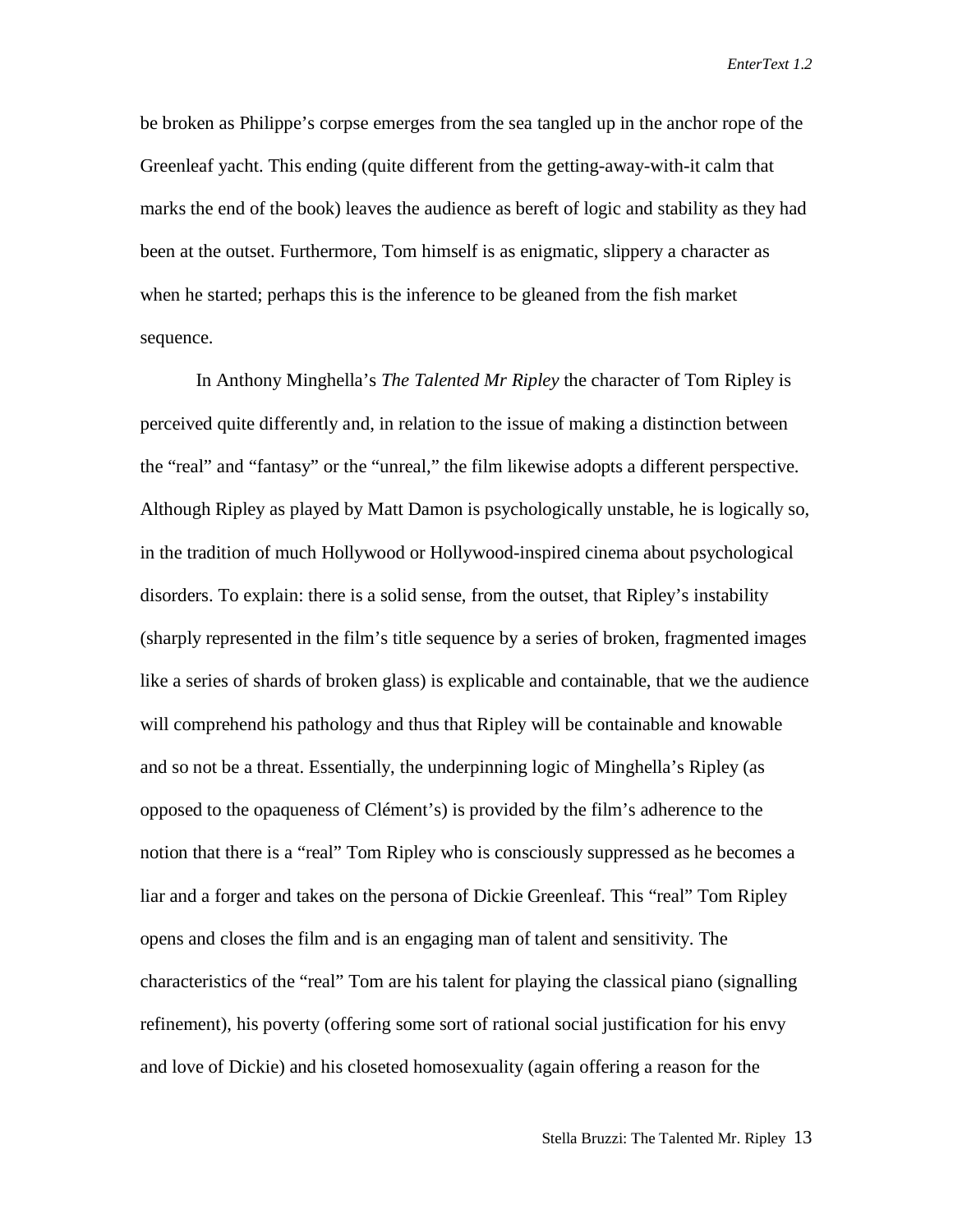torturedness of his desires and the violence of his actions). Thus, as Tom, at the beginning of Minghella's adaptation plays the piano to the Greenleafs on the terrace of a plush apartment overlooking Central Park, our first impression of him is as a nice boy, a character with substance and depth, unlike the slippery person we are introduced to in both Highsmith's novel and in *Plein Soleil*. Similarly, the Tom Ripley who concludes Minghella's film, desolate after feeling compelled to kill his lover Peter Smith-Kingsley, is tortured by the realisation that he cannot return to being the "real" Tom Ripley but is instead condemned to a perpetual, identitiless limbo. Tom remains trapped in this version by the presence still of one character (the invented Meredith Logue) who thinks he is Dickie Greenleaf; in the novel, he is only ever mistaken face to face for Dickie by peripheral characters.

The final sequence of *The Talented Mr Ripley* takes place on board a ship bound for Greece. Tom is with Peter, ostensibly sailing off to a blissful uncloseted future together, but coincidentally Meredith and her aunt are also on board, thereby in a position to blow Tom's cover. When she spies Tom on deck, Meredith is surprised by the ordinary, "poor" appearance of the man she thinks is the wealthy Dickie Greenleaf, so Tom has to explain away his "genuine" appearance and identity as the "disguise" of a wealthy man wanting to remain anonymous. In the subsequent touching exchange with Peter in the latter's cabin, Tom begins cryptically to confess his secret longings to divest himself of his "real" identity, saying, "I always thought it would be better to be a false somebody than a real nobody," before asking his lover to tell him "some good things about Tom Ripley." Tom here is vacillating between his desire to be a "false somebody" (the motivation for his murder and impersonation of Dickie) and his realisation that it is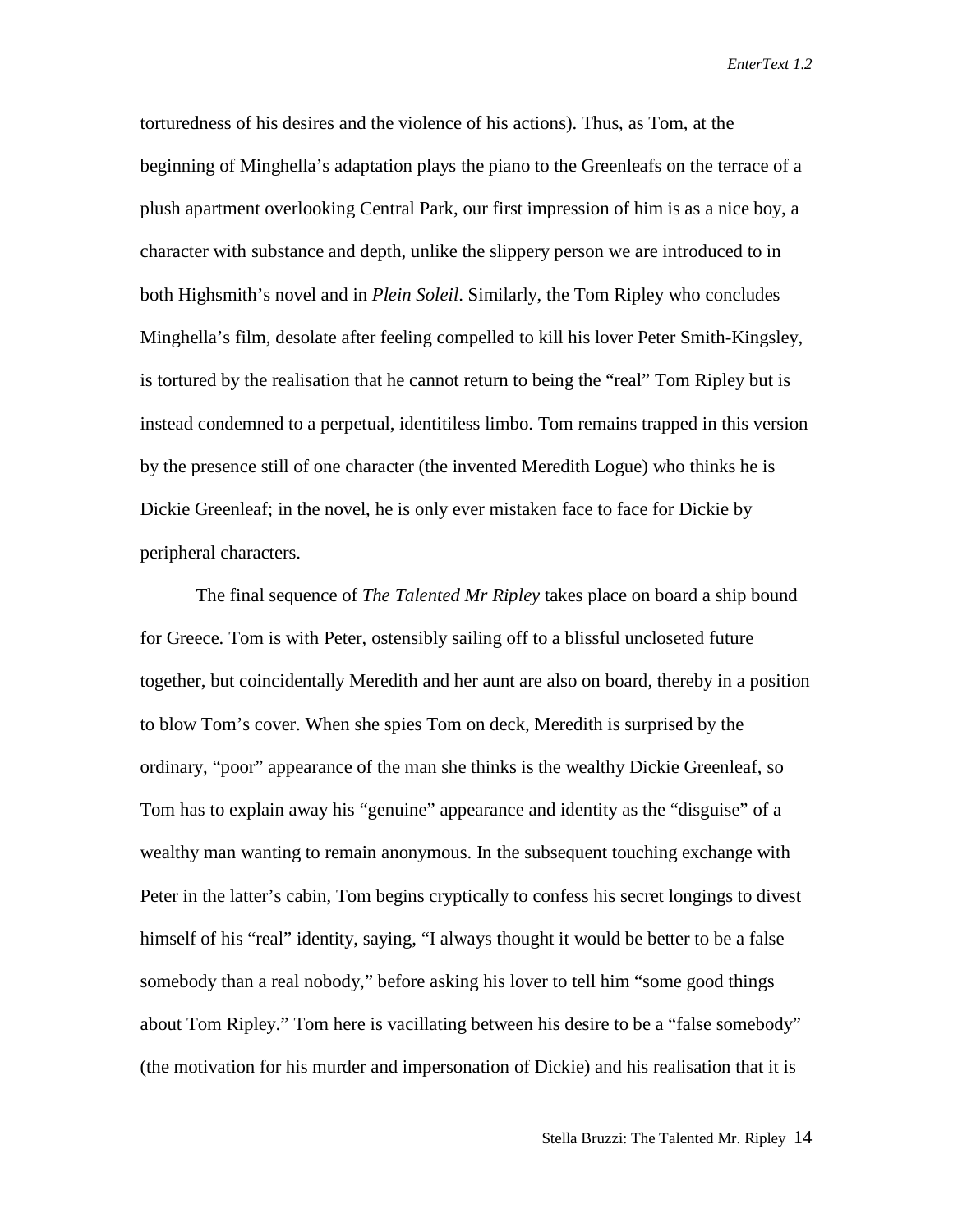only as the "real nobody" that he will find "true" happiness in being loved by Peter. Peter then provides a sweet, affectionate list of attributes (that the "real" Tom Ripley is talented and beautiful, not a nobody, that he has secrets he won't tell and that he has nightmares) that paint an idealised portrait of Tom and say more about Peter's love than about Tom himself. However, the film strongly suggests that we are supposed to feel this is Tom returning to his "real" self, that the disguise has been dropped and that equilibrium has been restored. This return for Tom to a stable, substantial identity—the return of his repressed genuine self—is marked very clearly by the easy compatibility of his appearance with Peter's as they are both dressed in black (as indeed were both Tom and Dickie just prior to Dickie's murder). However, the equilibrium is extremely shortlived, for as Peter is identifying the qualities of his lover, so Tom is preparing to strangle him. The film does not show us Peter's death (perhaps because the spectator would then be left with an unerringly negative picture of Tom) but instead overlays images of Tom sitting alone on his bed undulating to the rhythms of the sea with the sounds of Peter's murder. Minghella's *The Talented Mr Ripley* thereby opens and closes with the "real" self-loathing Tom.

Whereas *Plein Soleil* posited the more radical notion that there is no such thing as a stable identity, merely layers of masquerade, Minghella's *The Talented Mr Ripley* retains a romantic attachment to the idea of Tom's "real" identity, an essential character that is subsequently repressed in favour of imitation and adaptation. We the audience are asked to respond very differently to Tom in the later version. We no longer merely admire or feel faintly nauseated by his gall and his dubious talents for murder and fakery as we do when reading the book or watching *Plein Soleil*, we pity him. Pity is a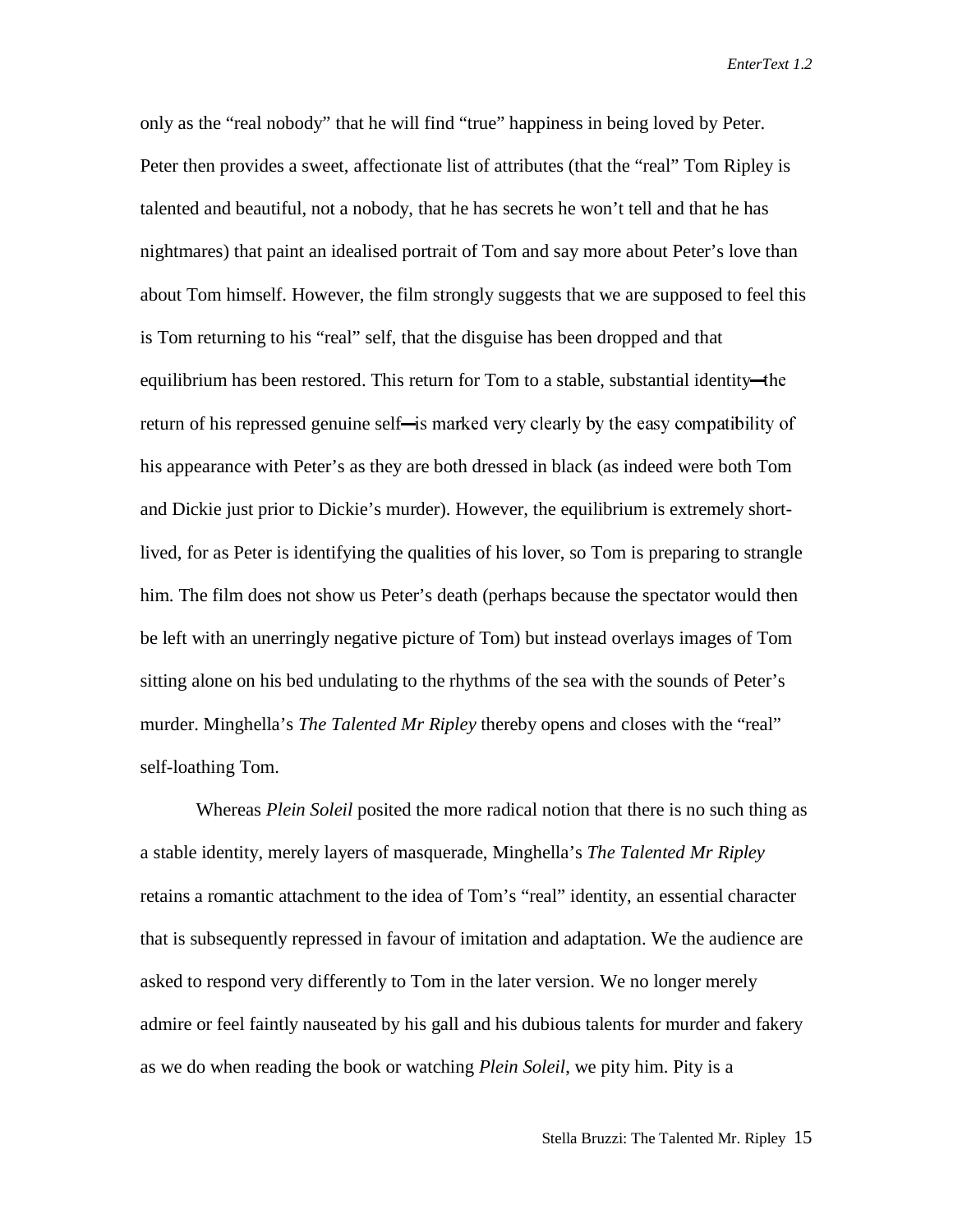sentimental and patronising emotion, one that makes the pitier feel superior to the pitied. Intermingled with empathy and attaching value to the figure inspiring the pity (in this case Ripley), the overriding quality of pity is that it reflects well on the one doing the pitying. The film's pity is rooted in the fact that Tom feels compelled to deny (because of a broad mix of feelings, from inadequacy to desire or envy) a true identity that appears, to Minghella's liberal sensibilities, to be laudably centred on being talented, being poor and being gay. These traits form the basis for all Ripley's actions and the emphasis upon them makes him less an amoral murderer than a tortured, morally aware one. This shift means, for example, that the underlying motivation for Tom's obsession with Dickie is more to do with sexual desire than with avarice and envy of Dickie's extreme wealth. Avarice and envy are ugly emotions, whilst desire is rather more attractive.

#### **Sex**

Sex, desire and eroticism play key roles in both adaptations. In neither the novel nor in *Plein Soleil* is Ripley's homosexuality overt. Much more significant to both is the realisation that Ripley is quite content to forego the potential pleasures associated with admitting his homosexuality in favour of leading a more luxurious but heterosexual existence, hence his later sexless marriage to Eloise. Tom's sexuality is never unambiguous in the novel or in *Plein Soleil,* in part, at least, because of the repressiveness of the age in which they appeared. The result of their rather furtive, elusive portrayals of Tom's sexual leanings, though, is to make the issue of sex a more intriguing one. As Michel Foucault argues, the impetus for the puritanical ideology of the modern age was to drive sex "out of hiding" and to compel it to lead a "discursive existence."<sup>3</sup> In terms of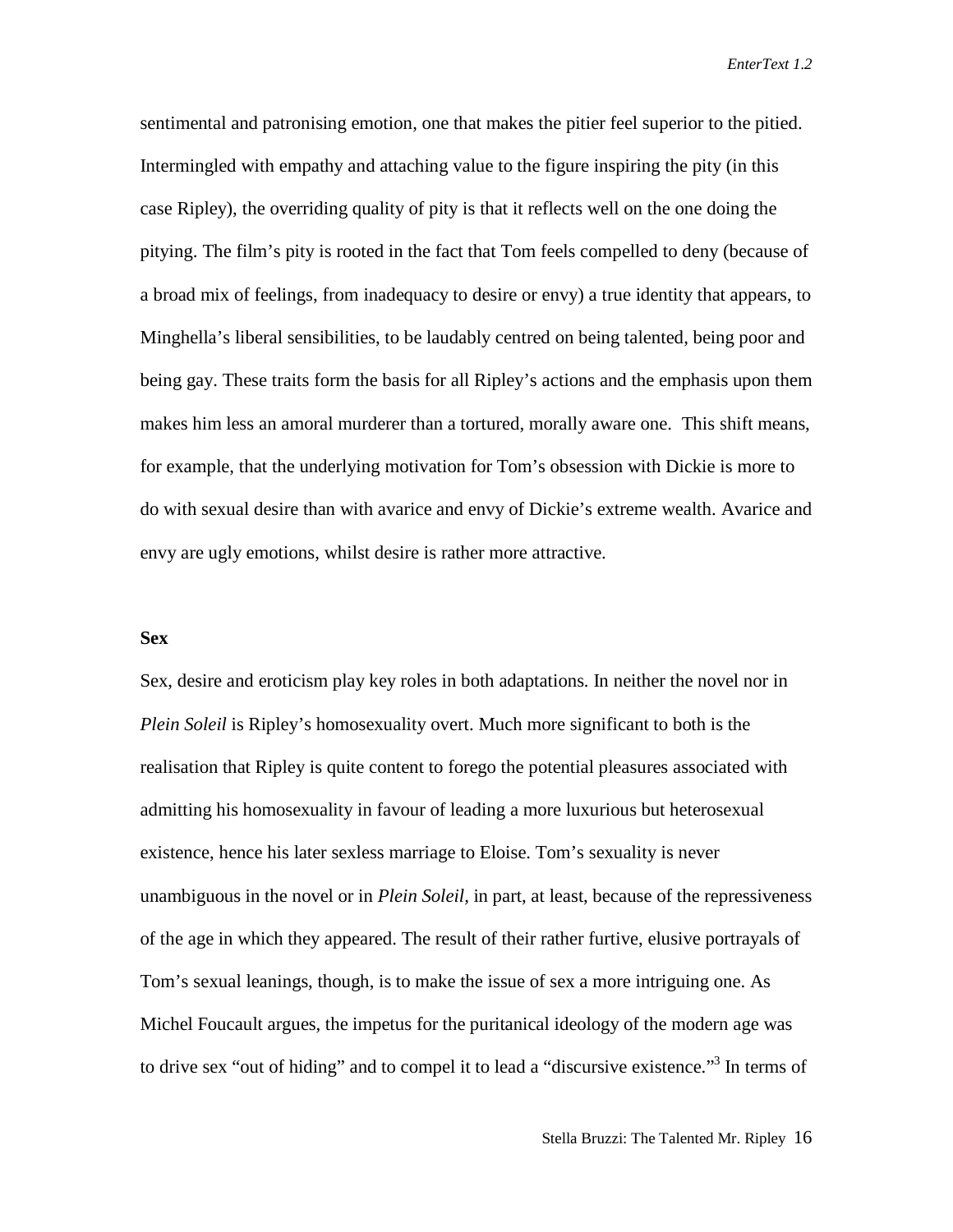the Ripley cycle, a comparable 'outing' of Tom occurs, beginning in the book with his deliciously confused fantasy that Dickie "would probably be so fond of him and so used to him that he would take it for granted they would go on living together."<sup>4</sup> Throughout the book there is no overt mention of homosexual sex and Tom always denies it, to the extent that, a couple of pages later when he is dressing in Dickie's clothes and talking to himself as Dickie in the mirror, he enacts the murder of Marge and gives as Dickie's hypothetical justification for this the fact that she was "interfering between Tom and me-No, not that! But there *is* a bond between us!"<sup>5</sup> The Tom of the novel protests too much: his homosexuality is named by virtue of being codified and concealed. Similarly, *Plein Soleil* self-consciously refuses to allude to homosexuality directly, instead replacing it with a less specific perversity; Tom, like the cinematic reincarnations of gay murderers Leopold and Loeb in *Rope* (Hitchcock, 1948) and *Compulsion* (Richard Fleischer, 1959), is superficially contextualised as odd, strained, inexplicable rather than identified as directly homosexual. As with *Compulsion*, the gay characters are identified as heterosexual, one of them contentedly so, the other far less easily. Tom's attraction to Marge, for instance, in *Plein Soleil* fails to convince at all because it is so sudden and so expedient. More convincing (in emotional as well as erotic terms) is the air of sadomasochism that hangs over the awkward Tom—Philippe—Marge triangle, a sadomasochism that hints at the homosexuality that refuses to be acknowledged or expressed. It's as if Clément has taken the many phobic references to "queer" by all the characters in Highsmith's novel (including Tom) and transmuted them into a series of sadomasochistic games Philippe—the most anti-queer of all the characters—controls. In the forementioned dressing-up scene, when Tom is discovered in Dickie/Philippe's room,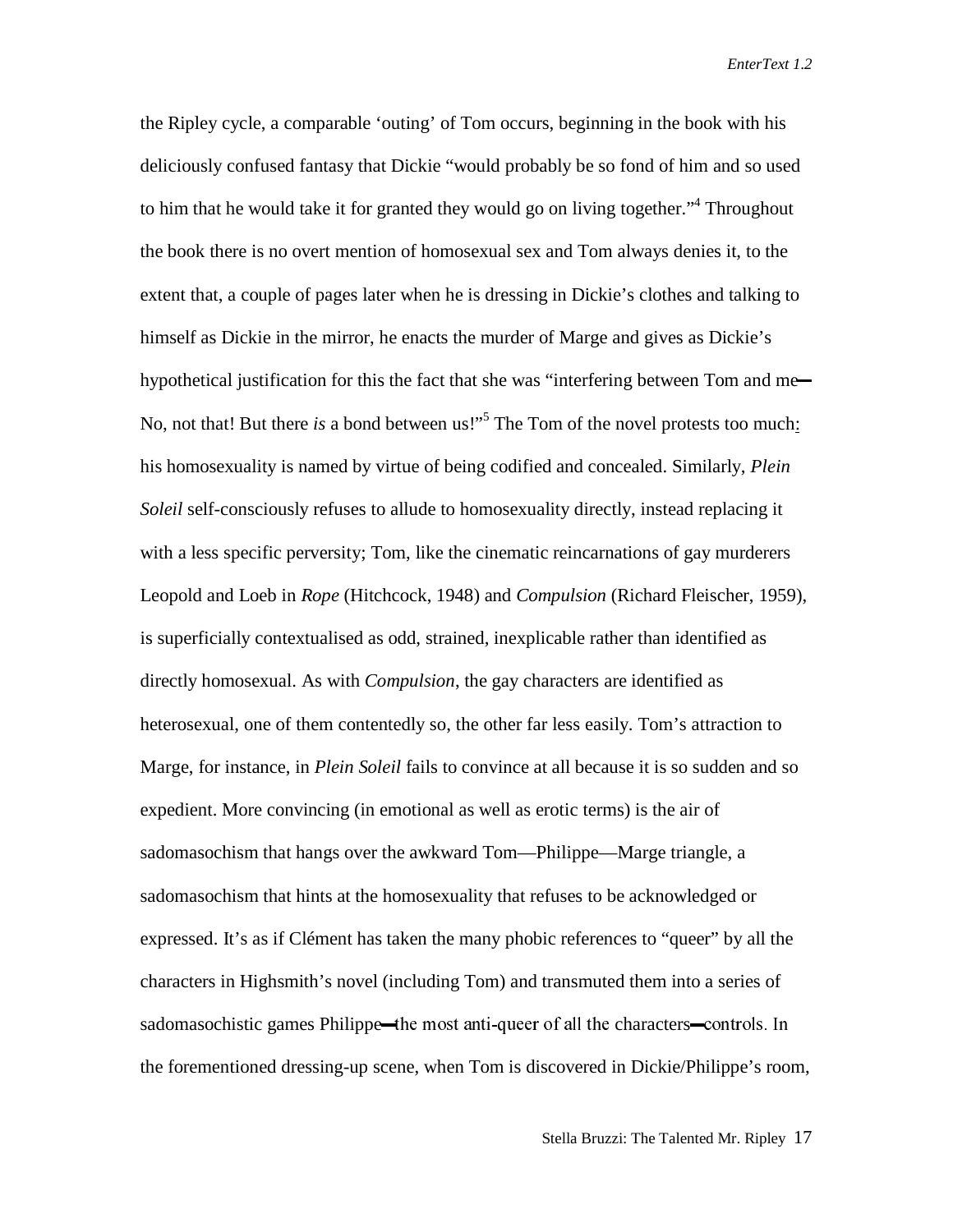the sequence—which otherwise remains close to the book—culminates in Philippe entering the room and venting his anger at Tom whilst brandishing a whip. From this moment on, Philippe is very much characterised as a *petit* sadist—a bit rough with Marge and deriving immense enjoyment from the ritual humiliation of Tom. There were already intimations of this side to Philippe in a very early scene in *Plein Soleil* when he and Tom are in Rome. In a scene substantially altered from the book (in which all Tom and Dickie do is offer a young woman they've jostled while drunk a lift home) the two men, walking the streets at the end of the evening, come across a blind beggar. Philippe wrests from him his white stick in exchange for 10,000 Lire. Both men then take it in turns to act blind, Philippe bumping into and then befriending a girl to whom the men then offer a lift in a horse-drawn carriage. Philippe reveals to the girl that he's not blind, and when she decides to play at being blind too and gets down from the carriage, the men drive off laughing. This inconsequential scene reveals Philippe to enjoy creating situations in which he can watch the spectacle of others being mistreated.

It is significant, then, in terms of the film's characterisation of Philippe/Dickie, that the prelude to the scene in which Tom goes to his closet and tries on his clothes is an intimate exchange with Marge (the first time, in fact, we see her), a scene in which a kiss follows on from a playful lovers' tussle. This exchange thus makes the link between brutishness and sex. Following his discovery of Tom talking to a mirror image of himself in white moccasins and striped blazer, Philippe transfers his need to humiliate onto Tom, thus intimating covertly—through Tom's narcissistic identification of himself as Philippe—that Tom is not only a potential rival to Marge, but that Philippe is possibly punishing himself for not being sufficiently good at masking his own homosexuality.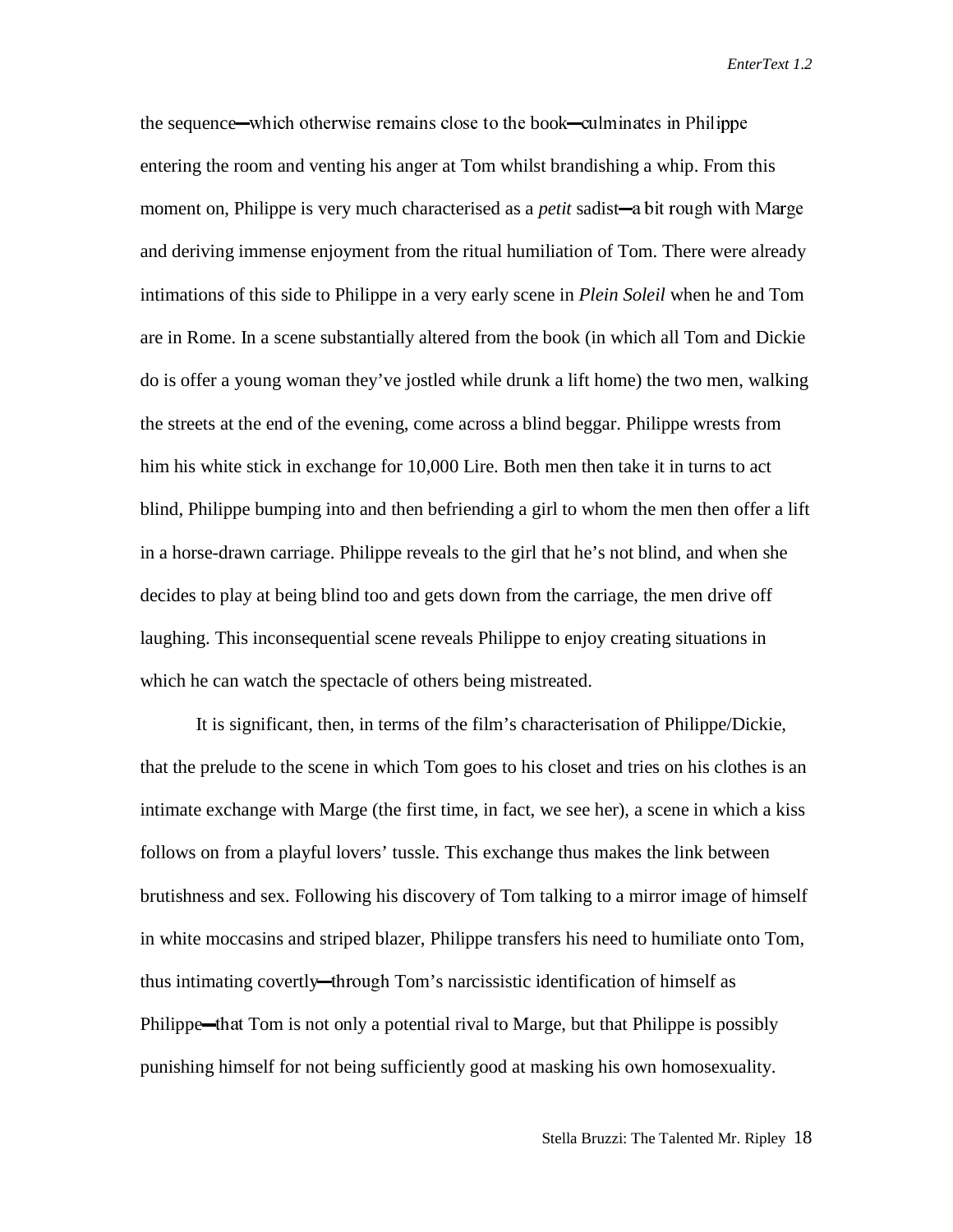After the closet scene, the threesome go on Philippe's yacht, and Tom is criticised for not knowing how to handle the sails and then for having poor table manners. After eating, Marge and Philippe are talking and Philippe explains that he wants to see "how much he [Tom] will take." Philippe then puts this sentiment into action when he forces Tom into the safety dinghy, trailing behind the boat. Here, Tom falls asleep in the scorching summer sun and gets badly sunburnt, Marge telling Philippe, after administering cream to Tom's back, "You went too far. What kind of game is this?", an enquiry that prompts Philippe to reveal that he and Tom had never met prior to Tom's arrival in Italy. The heat hangs oppressively over the scene and Philippe's punishment of Tom, ostensibly for trying on his clothes, has become both overt in its physicality and covert in its meaning. The reading I have offered of this sadomasochistic sexual discourse suggests that it expresses Philippe's attempt to retain power over Tom, the character who has awakened the possibility that he, Philippe, is not completely contentedly heterosexual. Far from confirming Philippe's power, though, this sequence on the boat marks the transition towards Tom being in control. Delon's scorched, blistered body goes from signalling his vulnerability to symbolising his omnipotence. From now until the scene in which he murders Philippe, Tom's naked torso comes to dominate the mise-en-scène, resplendently tanned against the whiteness of his jeans and the boat or the luscious blue of the Mediterranean. The metamorphosis of the figure of masochism into the dominant object of desire completes the sadomasochistic subtext that in *Plein Soleil* exists instead of the discourse of homosexuality. Tom in this version is much more preoccupied (as he is in the original book) with narcissistically identifying himself with and as Philippe, of wanting to emulate him, then to enact him, then to acquire his life. In this respect, Tom's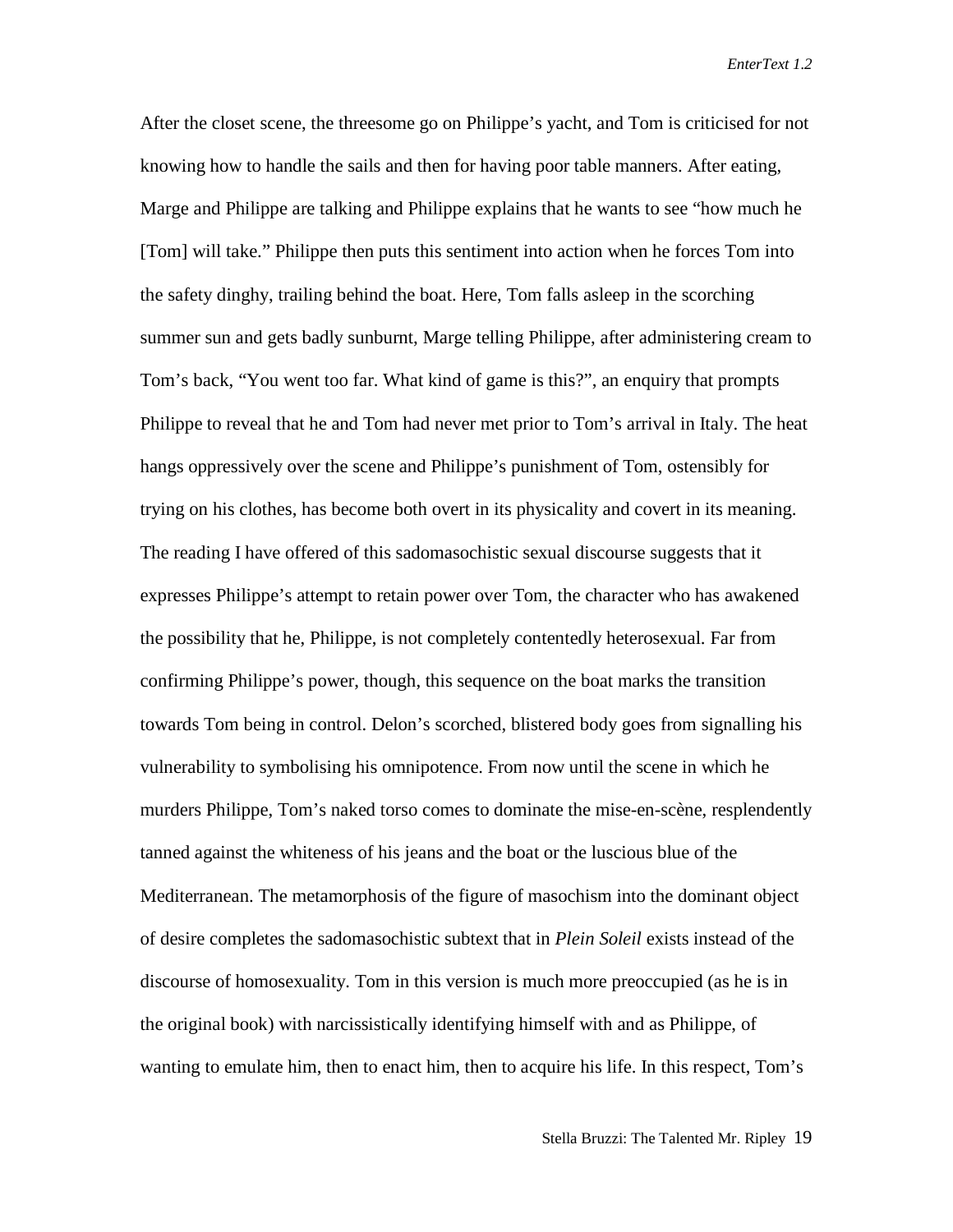narcissism (as well as our pleasurable identification with it) takes the place of Tom's direct desire for Dickie/Philippe and emerges victorious in *Plein Soleil*'s sadomasochistic "game."

In the Minghella version of *The Talented Mr Ripley* the discourse on sex has simply become a much more accessible discussion of homosexuality. Tom is identified, far more clearly in this version, as a closeted gay man and Dickie as slightly perturbed by both this and the possibility that he himself might not be totally, happily heterosexual. As if signalling its intentions to bring out into the open Tom's love for Dickie, *The Talented Mr Ripley* aches with Tom's desire and makes Jude Law's body, not Matt Damon's, the film's erotic focus. As in *Plein Soleil*, therefore, the link is made between repressed homosexuality and narcissism, although this time it is Dickie and not Tom who is overtly narcissistic. At the beginning of the film, Damon arrives at the beach in Mongibello in a lurid pair of lime-yellow swimming trunks clinging to his pasty torso. Desire is instantly transferred onto the bronzed, smooth, much more fashionably clad body of Law as Dickie Greenleaf, a pattern that—Peter's love not withstanding—remains unaltered throughout the film. Rather than being made aware of wanting Tom, we as spectators are made aware of our wanting to be and feel like Tom as he falls in love with Dickie. In this, *The Talented Mr Ripley* is more melodrama than thriller and imbued with the tragic intensity of a love that will remain unrequited and scorned—the conventional tone of many a Hollywood homosexual subtext. So, as Tom simply seizes the opportunity to rest on Dickie's shoulder as he sleeps on the train, or as he asks rather rashly to get into Dickie's bath with him as they play chess, the grandiloquent longing for an object of exquisite beauty is passed on from Tom to us. Jude Law is confirmed as the film's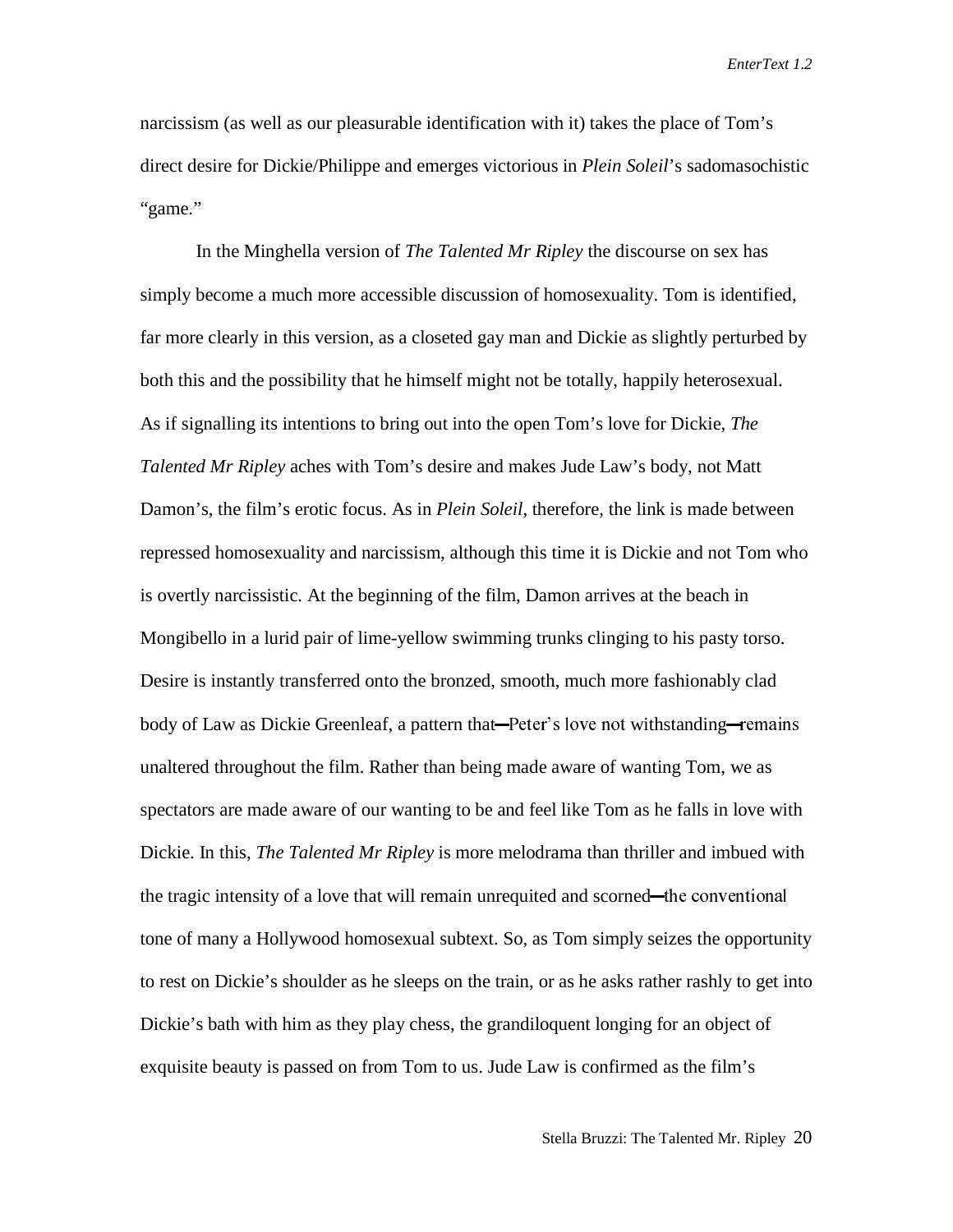centrifugal force: the other characters are drawn to him (Marge, Tom, Freddie Miles, Silvana—the Italian woman Dickie has made pregnant and who kills herself), he arrests our gaze by wearing ostentatiously fashionable clothes and when he is undressed his body is invariably offered up for adoration. The addition of scenes and characters notwithstanding, this is Minghella's most flagrant departure from his source. Highsmith's Dickie—and Philippe in *Plein Soleil*—is a tedious rich-kid, a would-be painter whose lack of talent the author and Ripley mock. Conversely, Minghella, in order to make sense of Tom's fervent sexual desires, portrays Dickie not merely as immensely wealthy, but as an iconic ego-ideal. The most compelling illustration of this change is the representation of Dickie as a jazz fiend and a decent saxophonist; in the Neapolitan jazz bar, for instance, whilst Tom (whose "real" talents lie of course in classical music) is appalling at joining in with the jazz artistes on stage, Dickie is made for such an affected display of look-at-me-ness. Minghella's *The Talented Mr Ripley* seeks to concretise the homosexuality that in both the novel and the earlier adaptation remains oblique innuendo, and its most important tool in this respect is Dickie's beauty and narcissism—who amongst us could fail to understand Tom's tortured desires?

The crisis at the heart of *The Talented Mr Ripley* is thus not merely to do with the distinct possibility of Tom being found out, but also to do with the potential discovery of the "real" Ripley's darkest secret—his homosexuality. Minghella's film, imbued as it is with a warm 1990s liberalism, becomes increasingly pro-Tom as his gayness becomes more apparent, his identification as homosexual supplanting the character's original identification within the context of a thriller as a pathological criminal. Ironically, however, as closeted subtexts give way to open declarations of gayness such as Tom and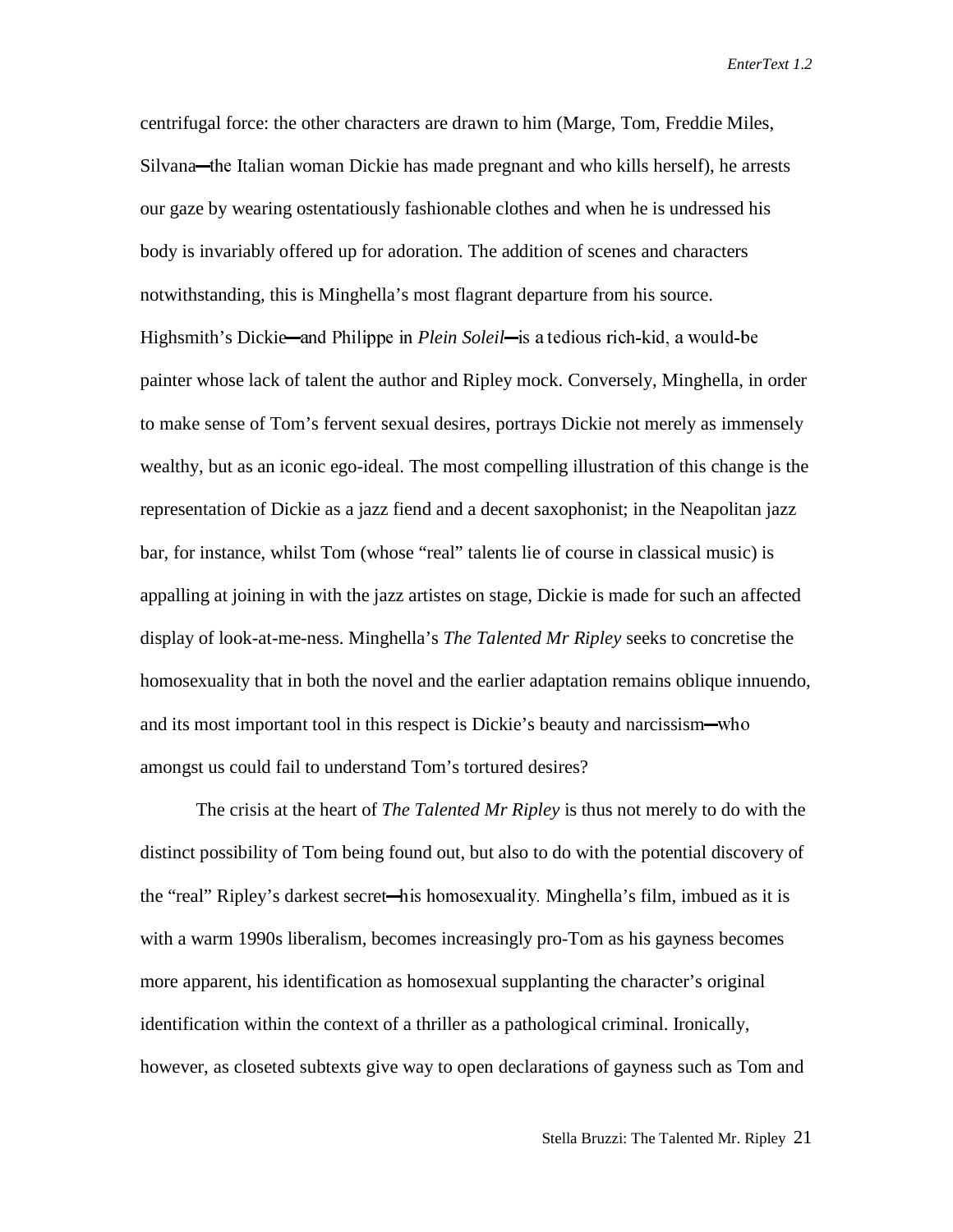Peter's elopement to Greece, the film's eroticism subsides. In the trying-on Dickie's clothes sequence the erosion is beginning. Unlike the same sequence in *Plein Soleil,* Minghella's version offers a more straightforwardly gay reading. Tom is prompted to rummage in Dickie's closet not because Dickie is making love to Marge (as is the case in both the book and Clément's version) but because he feels spurned when Dickie and Freddie exclude him from their jazz-listening orgy in a record shop in Rome. They literally shut Tom out of the listening booth and put earphones on. So, the underpinning rationale for trying on evening attire (why on earth Dickie would have taken this when he fled to Italy is not explained) is that Tom feels sore at being excluded. So what does Tom do? Rather than nuzzle up to his own reflection in a kinky Cocteau-esque manner as Delon does, he shimmies around the room to a staid gramophone recording of Bing Crosby singing "May I?" in the top half of Dickie's evening garb, boxer shorts and a top hat, performing a little dance routine in front of the mirror. This is probably meant to signal Tom's liberation from the closet and be a carefree, joyous moment; instead, it is reminiscent of Richard Gere's excruciatingly self-conscious prancing in front of the mirror in *American Gigolo*. When Dickie comes in, Tom disappears behind the fulllength mirror, his head peeking out over the top, leaving Dickie reflected in the glass. This is a clever erotic touch (the two becoming one), spoilt by the rather more predictable positioning of the statue of a naked, muscular male torso just to one side of the mirror. Tom begs Dickie not to mention the clothes business, but Dickie betrays him, so when the film arrives at the next homoerotic sequence (the chess in the bath scene) the coded friendship between Tom and Dickie reaches its final point of crisis.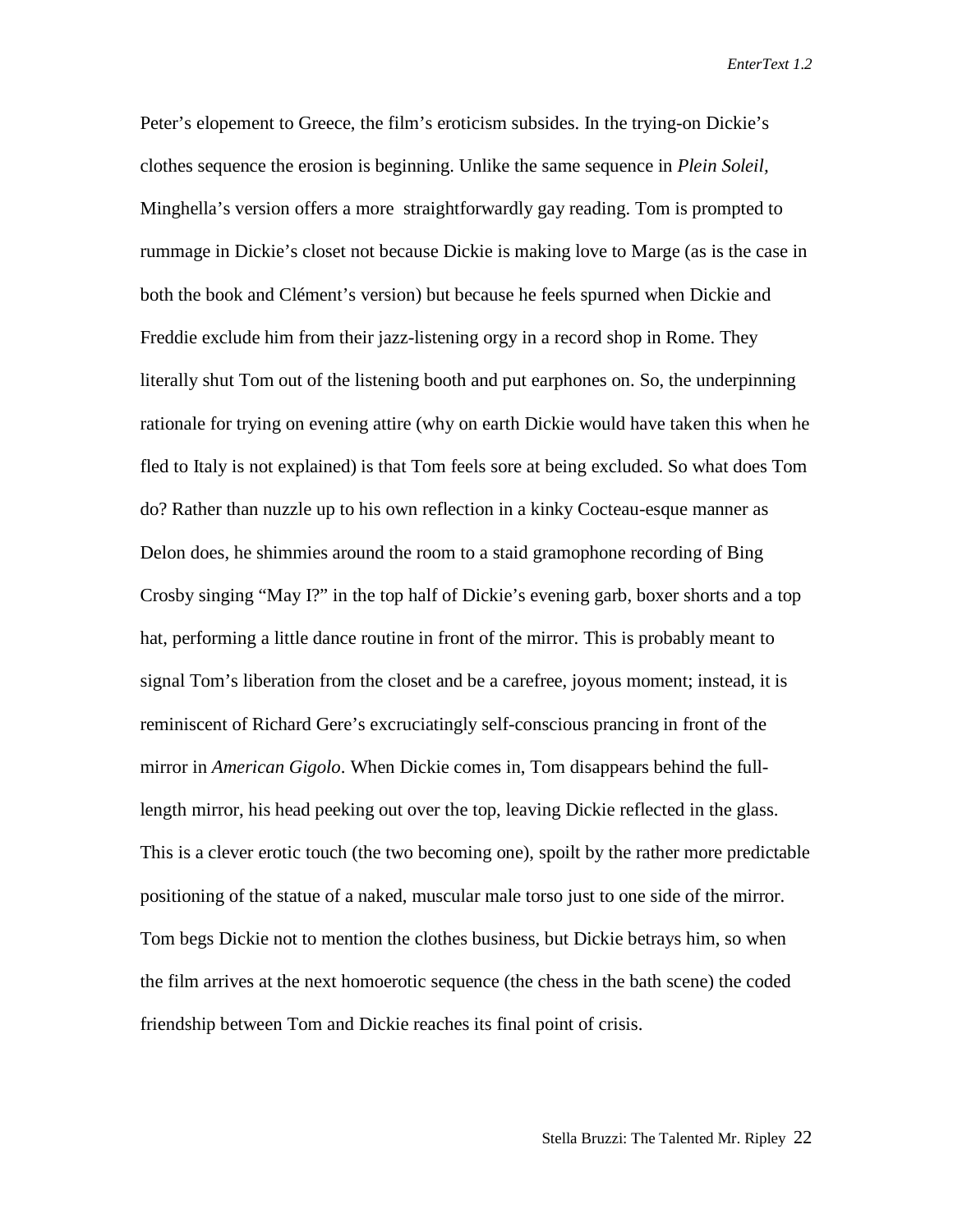It is significant, I think, that the cinematic moment this bath scene most clearly evokes is the censored "oysters and snails" bathing sequence from *Spartacus*. In Kubrick's only recently restored scene Laurence Olivier is effectively enquiring of the youthful Tony Curtis—who is daintily washing him at the time—whether or not he too is bisexual (the meaning of the oysters and the snails). Curtis's coded reply is that he is not and, as if to underscore his heterosexuality, he slips out of the room as soon as Olivier turns his back. The heavy ripples of water, the slightly seedy golden light, the game of chess (itself so often a coded signifier that one can't help but read it as a game of import here as well), Law's wet skin against his towel all serve to evoke the strangulated eroticism of *Spartacus,* Jude Law, like Curtis, running away from Damon's less elegantly phrased advances by hurrying out of the bath as soon as Damon mentions wanting to get in it. The spell of "homosocial desire" (Eve Sedgwick's notion that men, because the conventions of masculinity preclude them from stating homosexual desire overtly, manifest attraction for each other via non-sexual rituals and codes) has been irrevocably broken by Tom's explicitness. The significant component of Tom's "realness" as discussed in the last section is his gradually emerging homosexuality. Ironically, this openness in Minghella's *The Talented Mr Ripley* marks it not only as a liberal 1990s film, but also as a pretty straight one, which understands and is sympathetic to Tom's homosexuality but one which de-eroticises that homosexuality through explicating it, giving it narrative tangibility and stability in the character of Tom (and to a lesser degree Peter) and the body of Dickie.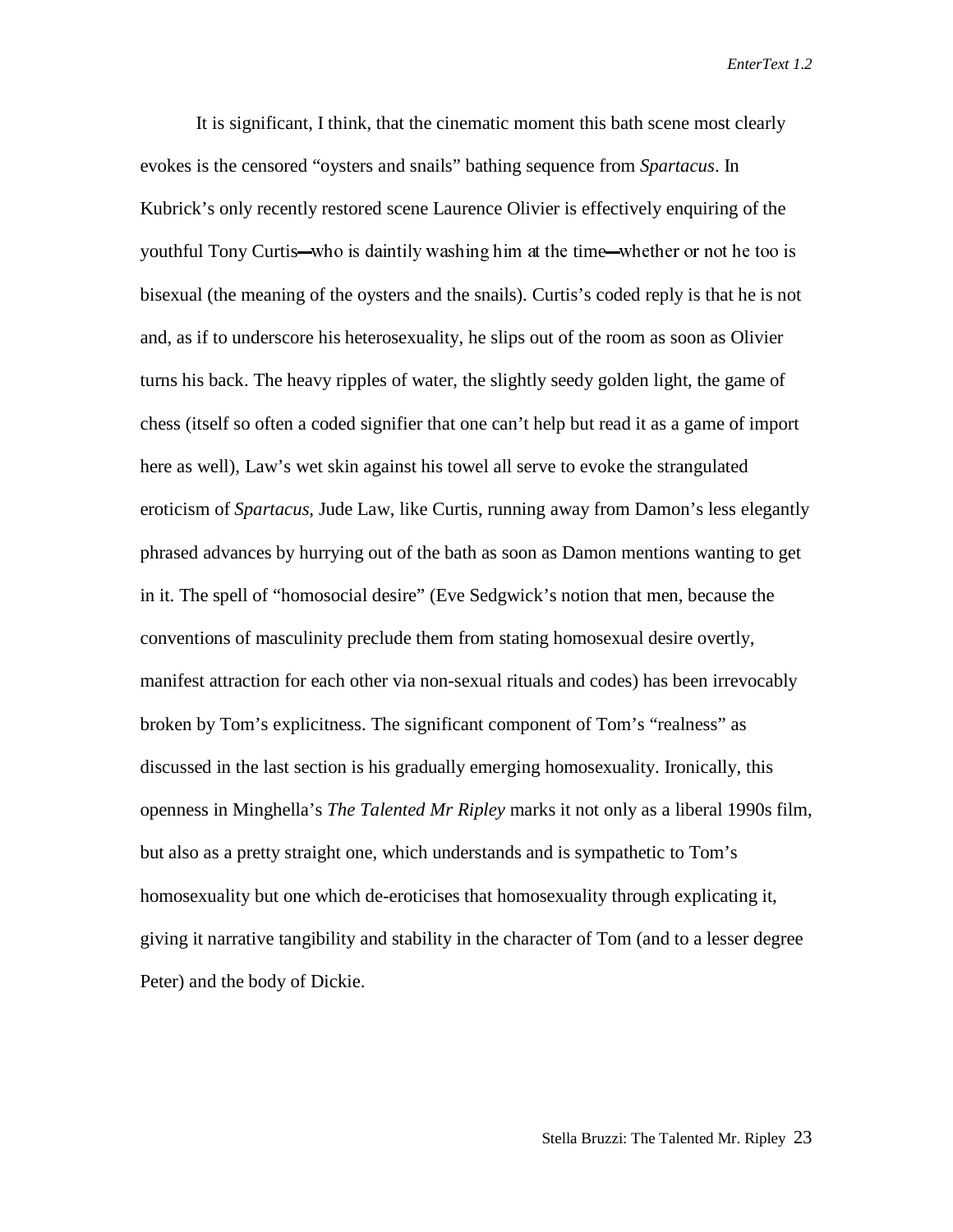#### **Mise-en-scène**

*The Talented Mr Ripley*'s preoccupation with establishing a sense of a "real" Tom Ripley and its concomitant refutation of the notion that pervades both the original book and the first film adaptation that identity is inherently unstable, thereby has repercussions that extend beyond characterisation. Just as Minghella's redrafting of Highsmith's script is dominated by a desire to concretise the various fluid subtexts and make the issues of perversity and homosexuality more tangible and overt, so its mise-en-scène and visual style is rigidly realistic. Whereas meaning and subtext in *Plein Soleil* are, to a large degree, articulated through the expressive use of colour, music and camera, for example, comparable meaning in *The Talented Mr Ripley* is conveyed through narrative, action and accessories.

As demonstrated by the scene in the Naples fish market, several sequences exist in *Plein Soleil* that have no direct relevance to the plot. This scene, as previously discussed, is a cryptic ode to Delon's beauty, and throughout *Plein Soleil*, the significance of the mise-en-scene is underpinned by the film's dependence upon Delon's striking physical presence. As Donald Lyon puts it: "The movie is an almost abstract, lazily languorous study of eyes and hair; its plot is elliptical and confusing; the 'Americanness' of the characters is notional; the film just swoons into the star's chilly beauty."<sup>6</sup>

The most enduring feature of the visual style of *Plein Soleil* is the deep, chasmlike blue of the sea. Shot in Eastmancolor, the sea achieves an oppressive heaviness; its ripples may twinkle in the rich sun, but such superficial charms cannot mask the threat of the expanse below. As if to emphasise this, Clément divides the action roughly in two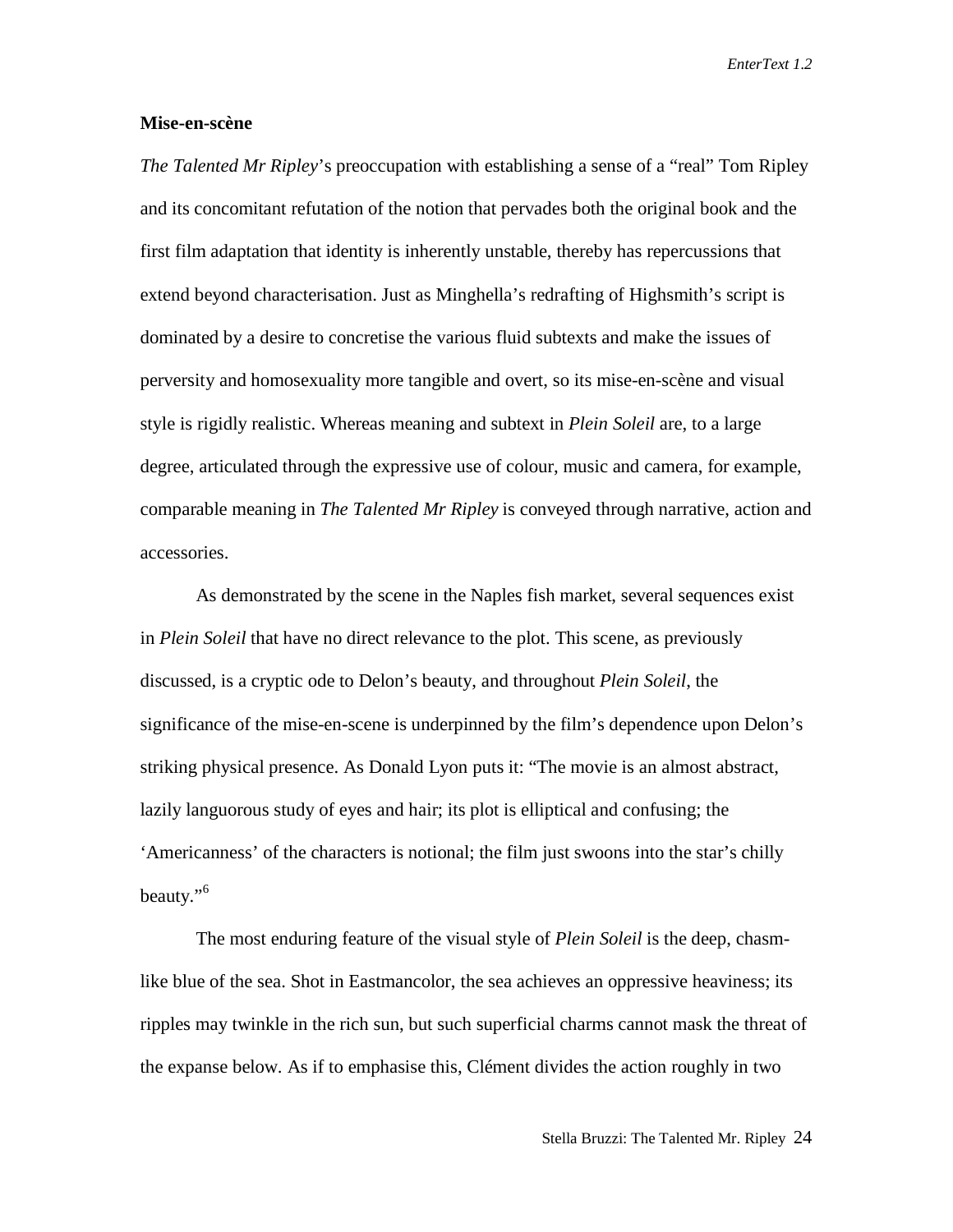halves—the sea sequences and the town or city sequences. The former scenes are expansive, overrun with the blues of the Mediterranean and the sky, amidst them everything (boats in particular) seem precarious and vulnerable with the exception of Delon until Philippe's body is dragged ashore right at the end. It's as if the film's frame is finding it impossible to contain nature's aggressive beauty and so much stuff that matters ends up in the sea: Tom in the lifeboat being punished by Philippe, the manuscript for Marge's book on Fra Angelico which Philippe hurls petulantly overboard, Philippe's body and typewriter (on which Tom has written all the fraudulent letters). In sharp contrast to this, the land and urban sequences are claustrophobic, muddled and panicky. Here, delineation and boundaries are prevalent—the looming door to Philippe's house in Mongibello, the exaggeratedly high and oppressive ceilings of Tom's apartment in Rome, the medieval labyrinthine streets of the cities that evoke the troubles and tensions of the thriller plot, the cold staircase down which Tom must drag the dead body of Freddie Miles. The importance of the mise-en-scène in *Plein Soleil* has a definite destabilising effect on the narrative: it seems to dwarf it by suggesting that there's a whole layer of meaning the characters and also the spectator cannot truly comprehend. This obliquely parallels the novel's central instability—its over-reliance upon the unreliably solipsistic imagination of Ripley, via whom most of the action is described.

Other factors within *Plein Soleil* complement and accentuate this instability, for example the film's use of camera movement and style. The film's cameraman is Henri Decaë, who was also responsible for Truffaut's first feature *Les Quatre Cents Coups* (1949) and for Chabrol's *Les Cousins* (1959). Although the fluid tracking shots and pans that created the romanticism of *Les Quatre Cents Coups* are still sporadically there, the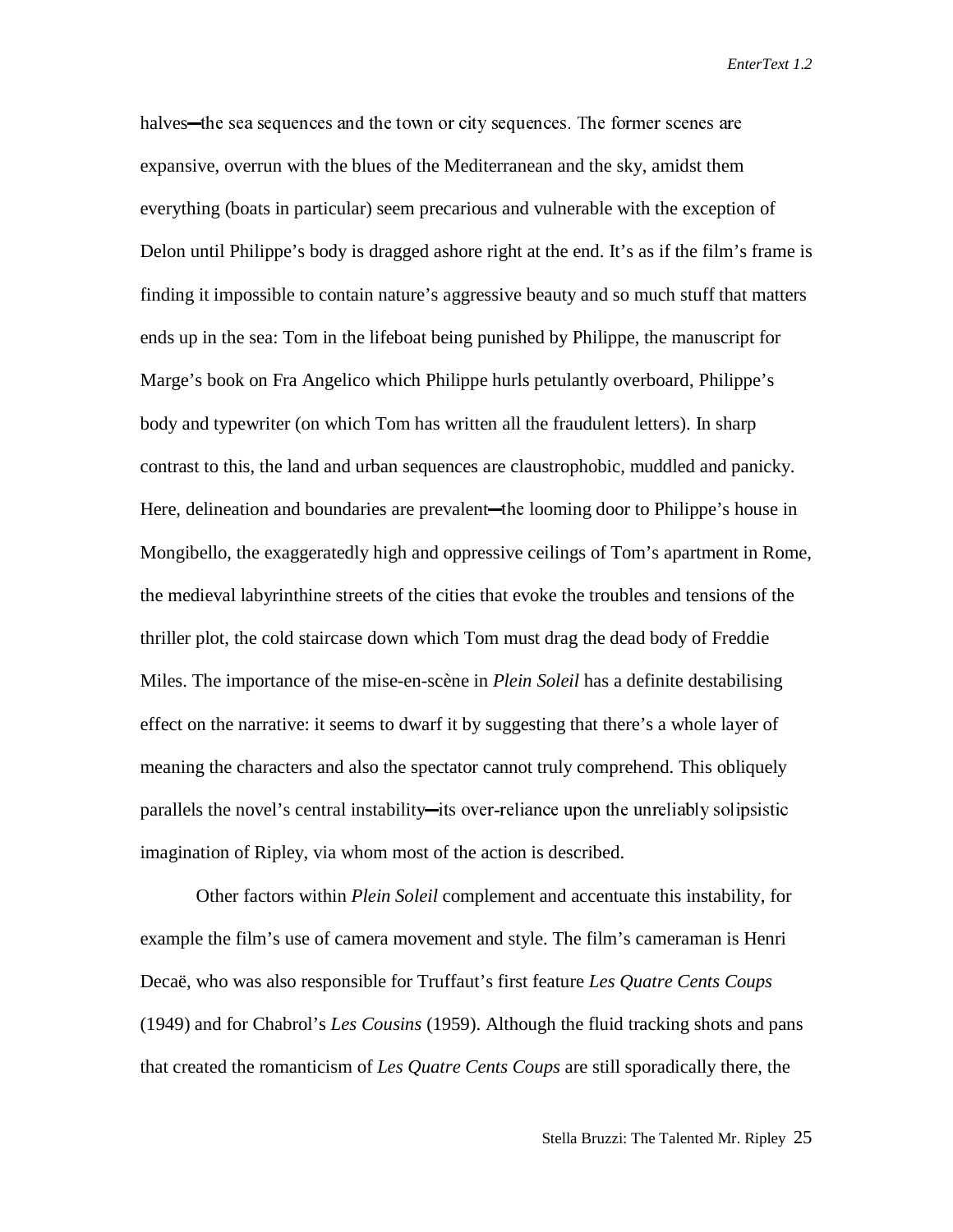style of *Plein Soleil* is more disjointed and disruptive. Besides the hand-held sequences such as the fish market scene, there is the film's use of unconventional camera angles and moves, the funniest being a zoom right at the end: Tom and Marge are shown in longshot walking hand in hand to the beach at Mongibello; the camera starts an odd, jerky zoom in to what seems for a moment to be Delon's crotch, as this is what has been centre-frame; instead the camera rests in close-up on the rather less adventurous image of the lovers' linked hands. The intrusions of the camera are felt elsewhere as well. When Tom has killed Freddie Miles in his apartment in Rome, the lengthy sequence that follows and fills the time until nightfall when Tom will better be able to dispose of the body is principally shot from about knee-height as if paralleling Freddie's point of view lying dead on the floor. The spectator is not only made to worry that Tom is going to be found out (such a specific angle often implies in the thriller context the point of view of a person spying on someone else), but that there is too much we are not being allowed to see. The off-screen space suddenly seems unbearably copious. This tension is amplified by the length of the sequence and the silence that pervades it until Tom finally collapses Freddie into his car, especially the portion in which a sweating Alain Delon carries the body down the stairs. The crowning bizarre touch is the inclusion of two priests strolling by—chatting and dressed in vivid red—as Delon lunges towards Freddie's car.

What all this manages to convey is the notion that what is occurring on the prosaic level of plot is only half the story, that there are other levels of subliminal meaning below the surface texture of the film. The complexity of Nino Rota's (spelt "Rotta" in the title sequence) score, for instance, flits from jazzy to slightly out of tune local Italian to classically inspired to romantic. All these strands are signalled in the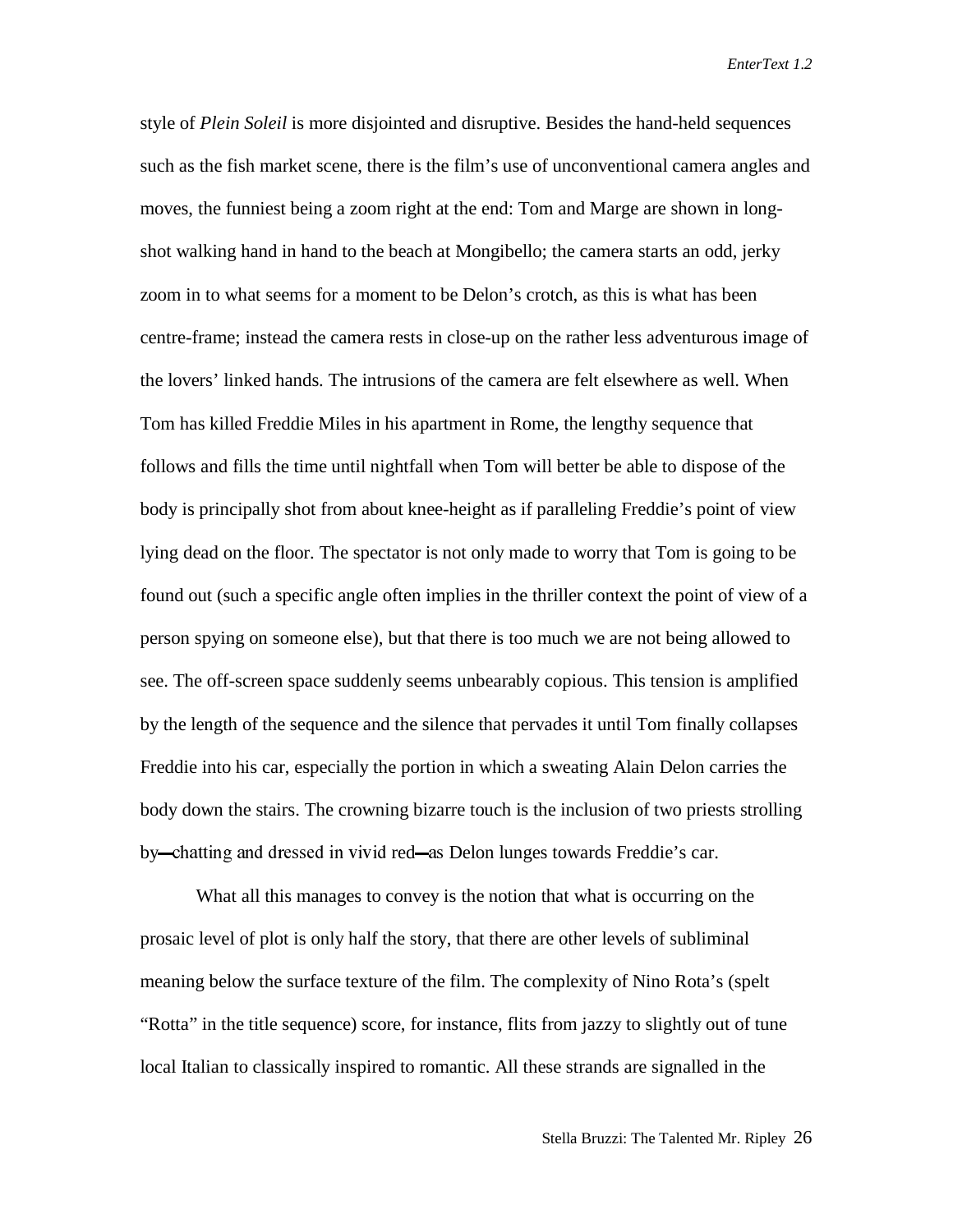collage-like title sequence as if separating out the multiple layers of not only the narrative but also Tom. The use of these various themes, however, is never so consistent that the spectator can say "oh, there's a tense bit coming up" or "oh, this must be a romantic scene." There is no readily accessible thematic logic. Likewise, there is the impenetrability of the food symbolism (if indeed one can call it that) that emerges sporadically through *Plein Soleil*. Apart from the fish, there are the tomatoes and vegetables that tumble out of a paper bag Freddie is holding when Tom thumps him over the head. The camera rests on them as if they are about to reveal a secret, but they remain enigmatic, unlike the classical bust with which the same act of murder is committed in *The Talented Mr Ripley*, which rolls along the floor to reveal a blood-stained temple—naturally representing the damage Tom has done Dickie. With all these dissonant, bizarre factors *Plein Soleil* remains gorgeously cryptic till the end.

In Minghella's *The Talented Mr Ripley*, signification is transferred from mise-enscène onto less elliptical factors such as narrative and character or costume and diegetic music. Thus, Rota's jazzy score is transmuted into Dickie's jazz playing, making "jazz" into a signifier for one character instead of a pervasive mood. What is lost in this transferral of jazz from score to plot is its unspecificity, its ability to resonate and convey mood or tone as opposed to merely action or character. Minghella would have us believe that his Dickie lives "la dolce vita," but the spirit of the Italian years of style domination and boom are more lastingly evoked by Nino Rota's kaleidoscopic music for *Plein Soleil*. The essential characteristic of being cool is that you don't realise you are—or that you become cool despite what you look like. This is the humour of Clément's Tom and Philippe in their "Eurotrash" suede shirt open to the waist, white Gucci loafers and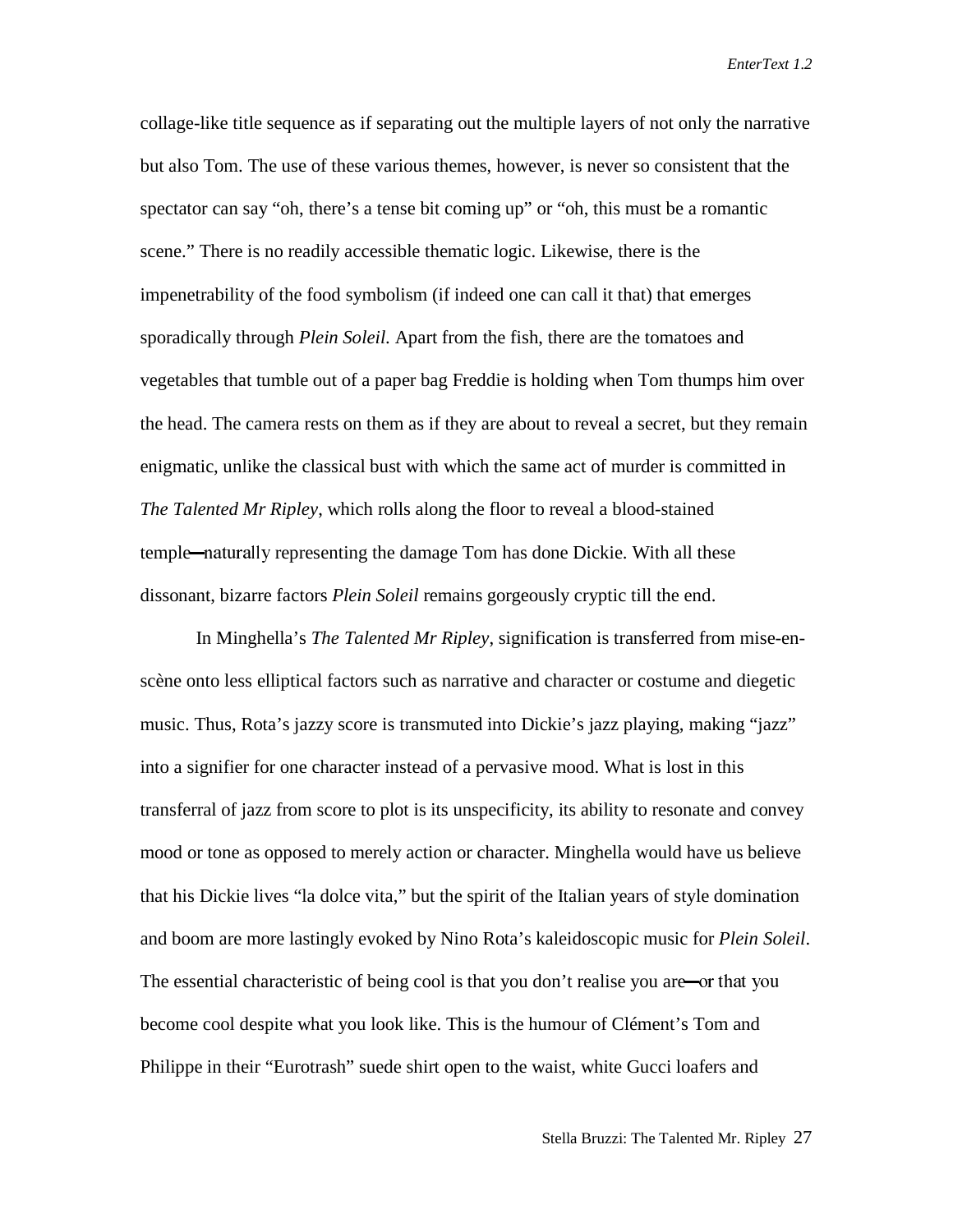anachronistic striped blazer. By comparison, the costuming in *The Talented Mr Ripley* is too self-conscious and perfect; all of Dickie and Marge's outfits stand out as pristine and consummately stylish. As for Meredith Logue, her entire wardrobe has dropped off the pages of *Vogue*. This is not to say that the film's costumes do not give an abundance of visual pleasure—the braided cardigan Meredith is wearing when she bumps into Peter and Marge in Rome is exquisitely refined and the blouson-style 1950s sport shirt Dickie has on when Silvana is spied drowned possesses just the right caddish tone—it's just that every costume detail seems so completely to be being used to explicate character. Nothing is left to the imagination and this exhausting attention to tangible, surface detail becomes oppressive. The spectator feels ever so slightly patronised by Minghella's desire to clarify everything, to lay everything bare. An example of the essential difference between the two adaptations in this respect is to be found in their uses of the parade of the Madonna. In *Plein Soleil*, Ripley comes across a street festival in which the Virgin is being carried aloft through the streets when he returns to Mongibello after being questioned by the police about Freddie's murder in Rome. In this instance, the parade is an accidental detail, a piece of inconsequential local colour. Conversely, in *The Talented Mr Ripley*, the same event (which is not in the novel) becomes integrated into the plot as, just after the Madonna has been hoisted out of the sea, the locals crowding round spy the corpse of Silvana bobbing to the surface. Silvana (another character added by Minghella) is pregnant with Dickie's child and has killed herself because he won't help her pay for an abortion. The links are thus heavy handedly made between the Immaculate Conception and the illicit affair, and the rituals of Catholicism come to mask the rituals of deceit. *The Talented Mr Ripley* is full of such motifs but is empty of nuance.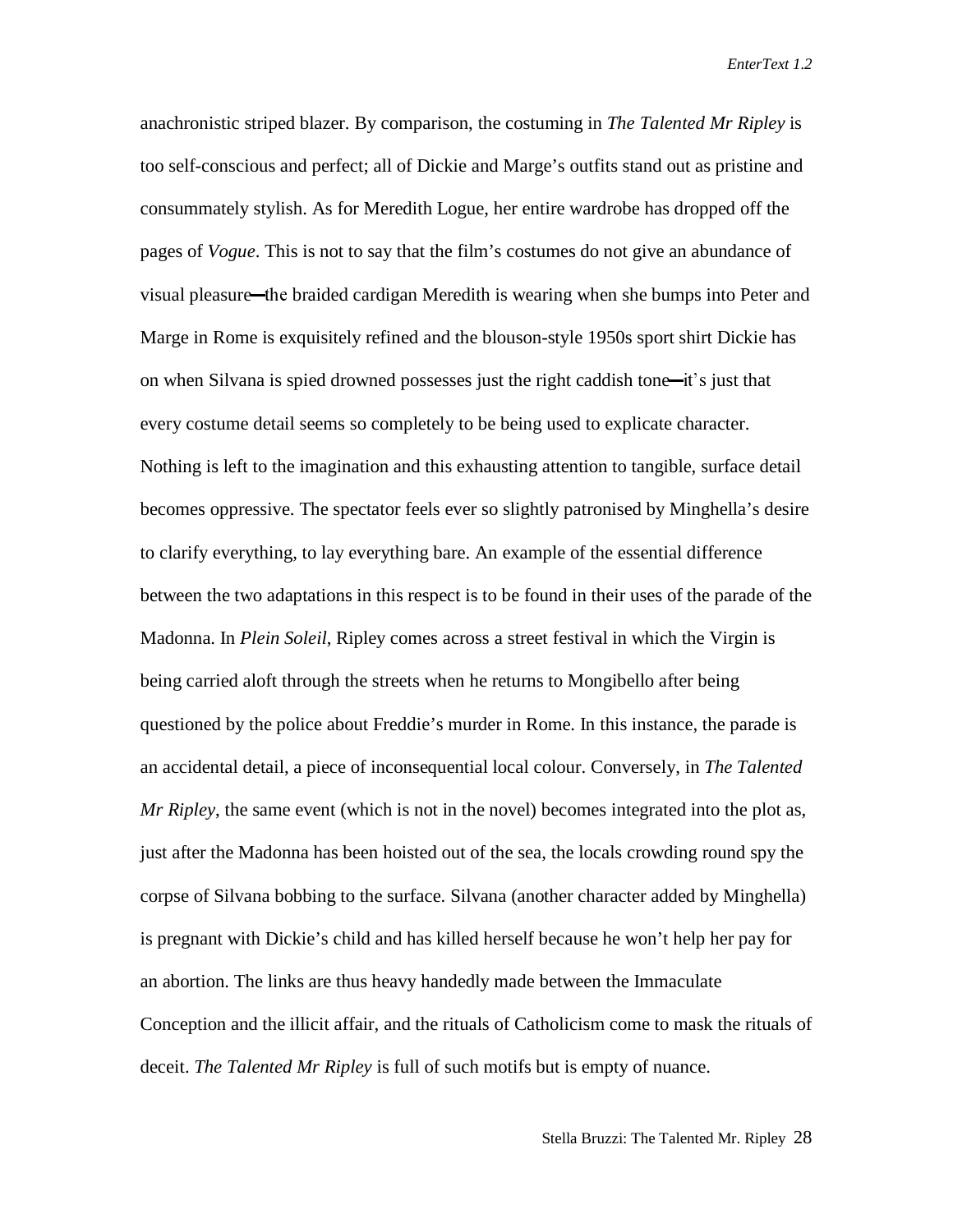### **Conclusion**

In her review of *The Talented Mr Ripley* for *Sight and Sound*, Charlotte O'Sullivan quotes from Highsmith's one "lesbian novel" *Carol* in which she writes that the typical fate of homosexuals in fiction is that they have been "punished for their deviation, they've slashed their wrists or collapsed alone into a depression equal to hell."<sup>7</sup> This is the traditional "image of the homosexual as a sad young man."<sup>8</sup> O'Sullivan then astutely observes that this is exactly what happens to Minghella's Ripley, arguing that "It's only in comparison with Highsmith's book that [the film's] conservatism becomes clear.<sup> $\mathcal{P}$ </sup> Although O'Sullivan could have added that Minghella's adaptation is also far less radical than *Plein Soleil*, which she bizarrely does not mention, this is a valid remark that encapsulates *The Talented Mr Ripley*'s limitations. To return to my initial premise, the later film's limitations reside in its predilection for explanation, for the real as opposed to the abstract and for logic and plausibility over inconsistency and illogicality—in themselves a series of traits that have their roots in the cinematic (and theatrical) tradition whence Minghella comes. What lends *Plein Soleil* its danger, immorality and beauty is its defiance of such conventional qualities, traits that it shares with many another sparsely plotted or dialogued French movie. In direct contrast to *The Talented Mr Ripley,* what we have in *Plein Soleil* is a film that evokes rather than tells a story, that leaves ends loose and which is about a central character as enigmatic at the end as he is at the beginning. The narrative, like Delon's face, is inscrutable and mean (perhaps Clément's version would have been quite different if, as originally planned, Delon had played Philippe and not Tom). So, *Plein Soleil* is not a film "about" homosexuality, although it is a film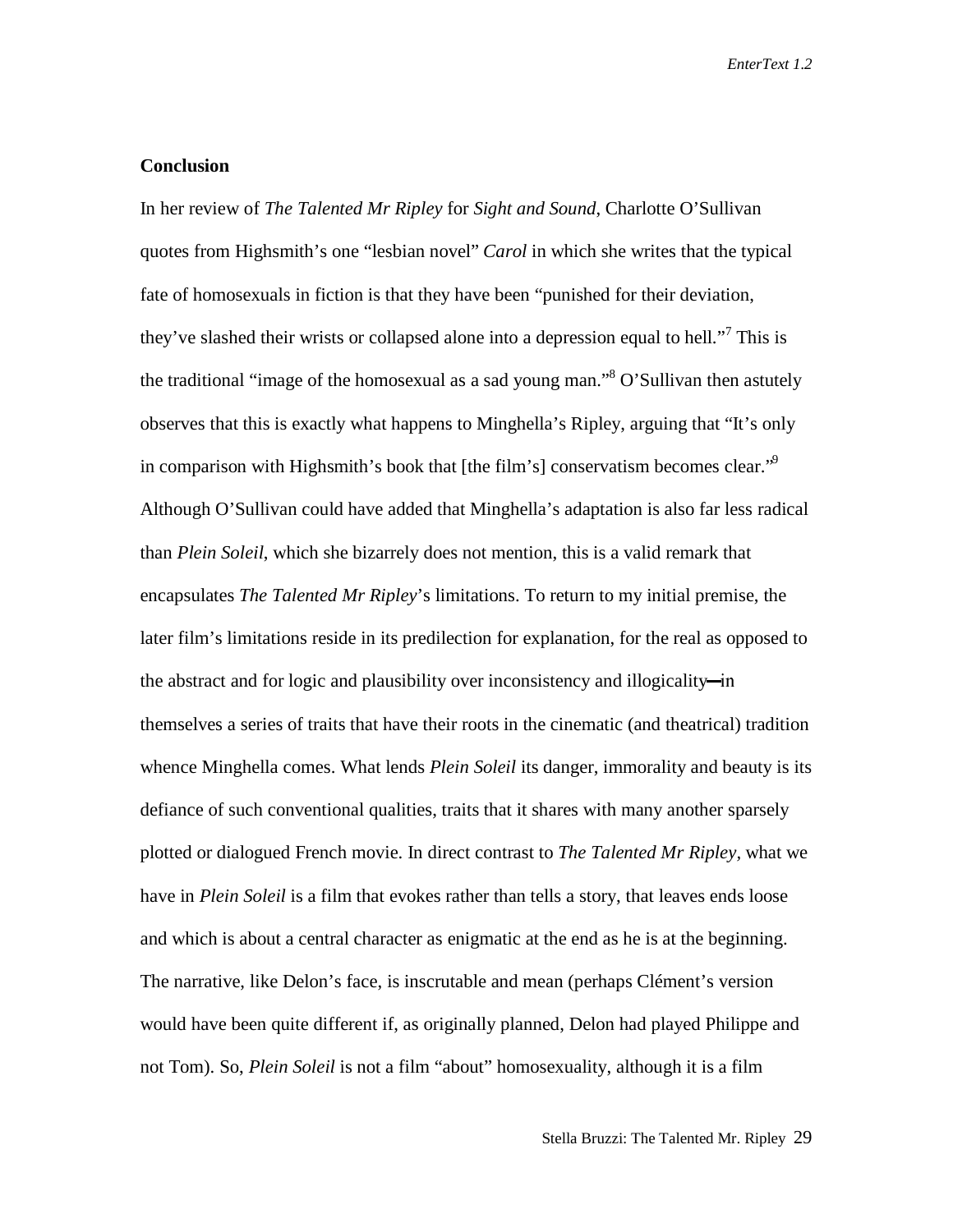resplendent with desire; it is not a film that explains Ripley, although his form dominates the screen. *The Talented Mr Ripley* is more emotive and more straightforward; it concretises and rationalises the obscurities of both its literary and cinematic predecessors. Although this article has not been a discussion of the art of adaptation as such, in many ways the two versions of *The Talented Mr Ripley* have been shown to illustrate two contrasting approaches to the issue of transferring a novel to the screen, the one (*Plein Soleil*) transposing the destabilising effect of Highsmith's prose onto its visual and musical style, the other (*The Talented Mr Ripley)* adding to the story, using words and actions to make plain a narrative that would otherwise remain elusive. By the end of Minghella's film the spectator fully realises what motivated Matt Damon's Ripley; at the end of Clément's, on the other hand, one is left, as with Iago, with Ripley's flimsily motivated malignity–albeit bronzed and smiling (an expression that seldom looks sane or auspicious on Delon) on the shore of the Mediterranean.

#### **Notes**

5 Ibid., 69.

 1 G. Roy Levin, *Documentary Explorations: 15 Interviews with Filmmakers* (New York: Doubleday, 1971), 277.

<sup>2</sup> Patricia Highsmith, *The Talented Mr Ripley* (1955, London: Penguin, 1976), 109.

<sup>&</sup>lt;sup>3</sup> Michel Foucault, *The History of Sexuality, Volume 1: An Introduction* (1976, Harmondsworth: Penguin, 1984), 33.

 $4$  Highsmith, 65.